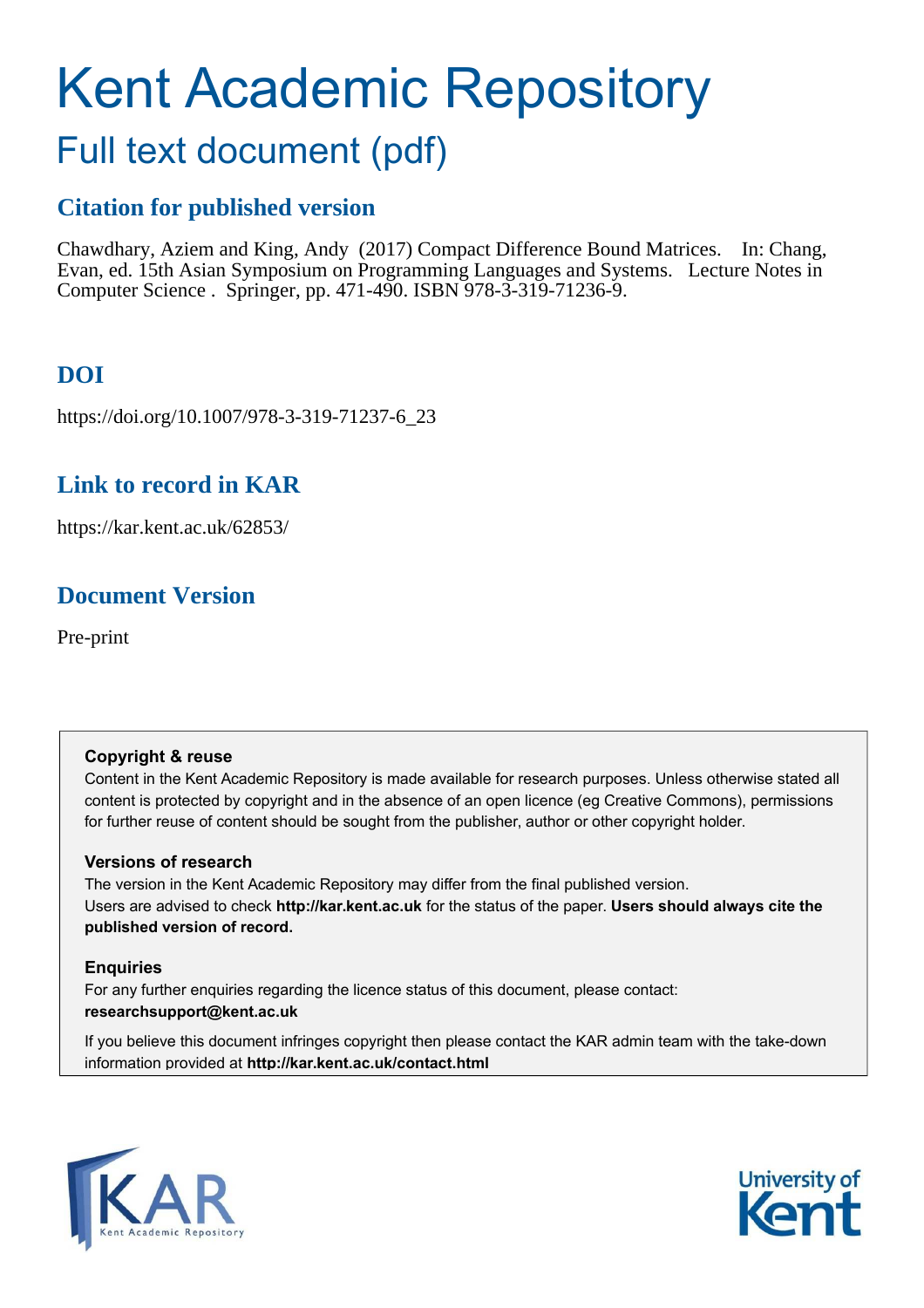#### Compact Difference Bound Matrices

Aziem Chawdhary and Andy King

University of Kent, Canterbury, CT2 7NF, UK

Abstract. The Octagon domain, which tracks a restricted class of two variable inequality, is the abstract domain of choice for many applications because its domain operations are either quadratic or cubic in the number of program variables. Octagon constraints are classically represented using a Difference Bound Matrix (DBM), where the entries in the DBM store bounds c for inequalities of the form  $x_i - x_j \leq c$ ,  $x_i + x_j \leq c$ or  $-x_i - x_j \leq c$ . The size of such a DBM is quadratic in the number of variables, giving a representation which can be excessively large for number systems such as rationals. This paper proposes a compact representation for DBMs, in which repeated numbers are factored out of the DBM. The paper explains how the entries of a DBM are distributed, and how this distribution can be exploited to save space and significantly speed-up long-running analyses. Moreover, unlike sparse representations, the domain operations retain their conceptually simplicity and ease of implementation whilst reducing memory usage.

#### 1 Introduction

The Octagon domain [\[18\]](#page-18-0) is a widely deployed [\[6\]](#page-18-1) abstract domain, whose popularity stems from the polynomial complexity of its domain operations [\[2](#page-17-0)[,9,](#page-18-2)[18\]](#page-18-0) and ease of implementation [\[13\]](#page-18-3). Systems of octagon constraints are conventionally represented [\[18\]](#page-18-0) using difference bound matrices (DBMs). DBMs were originally devised for modelling (time) [\[10,](#page-18-4)[16\]](#page-18-5) differences where each difference constraint  $x_i - x_j \leq c$  bounds a difference  $x_i - x_j$  with a constant c. For a set of program variables  $\{x_0, \ldots, x_{n-1}\}$ , an inequality  $x_i - x_j \leq c$  can be represented by storing c at the i, j entry of an  $n \times n$  matrix, which is the DBM. The absence of an upper bound on  $x_i - x_j$  is indicated by an entry of  $\infty$ . A DBM thus gives a natural representation for a system of  $n^2$  difference constraints. Moreover, a Floyd-Warshall style,  $O(n^3)$ , all-pairs shortest path algorithm can be applied to check satisfiability and derive a canonical representation.

By working over an augmented set of variables  $\{x'_0, \ldots, x'_{2n-1}\}$  and defining  $x'_{2i} = x_i$  and  $x'_{2i+1} = -x_i$ , algorithms for manipulating difference constraints can be lifted to octagonal constraints [\[18\]](#page-18-0). Moreover, because of redundancy induced by the encoding, it is not necessary to deploy a DBM of dimension  $2n \times 2n$ , but instead the DBM can be packed into an array of size  $2n(n + 1)$ . Nevertheless, space consumption is a problem for large n.

Space consumption is not just a space problem: memory needs to be allocated, initialised and managed, all of which take time. Running Callgrind [\[25\]](#page-18-6)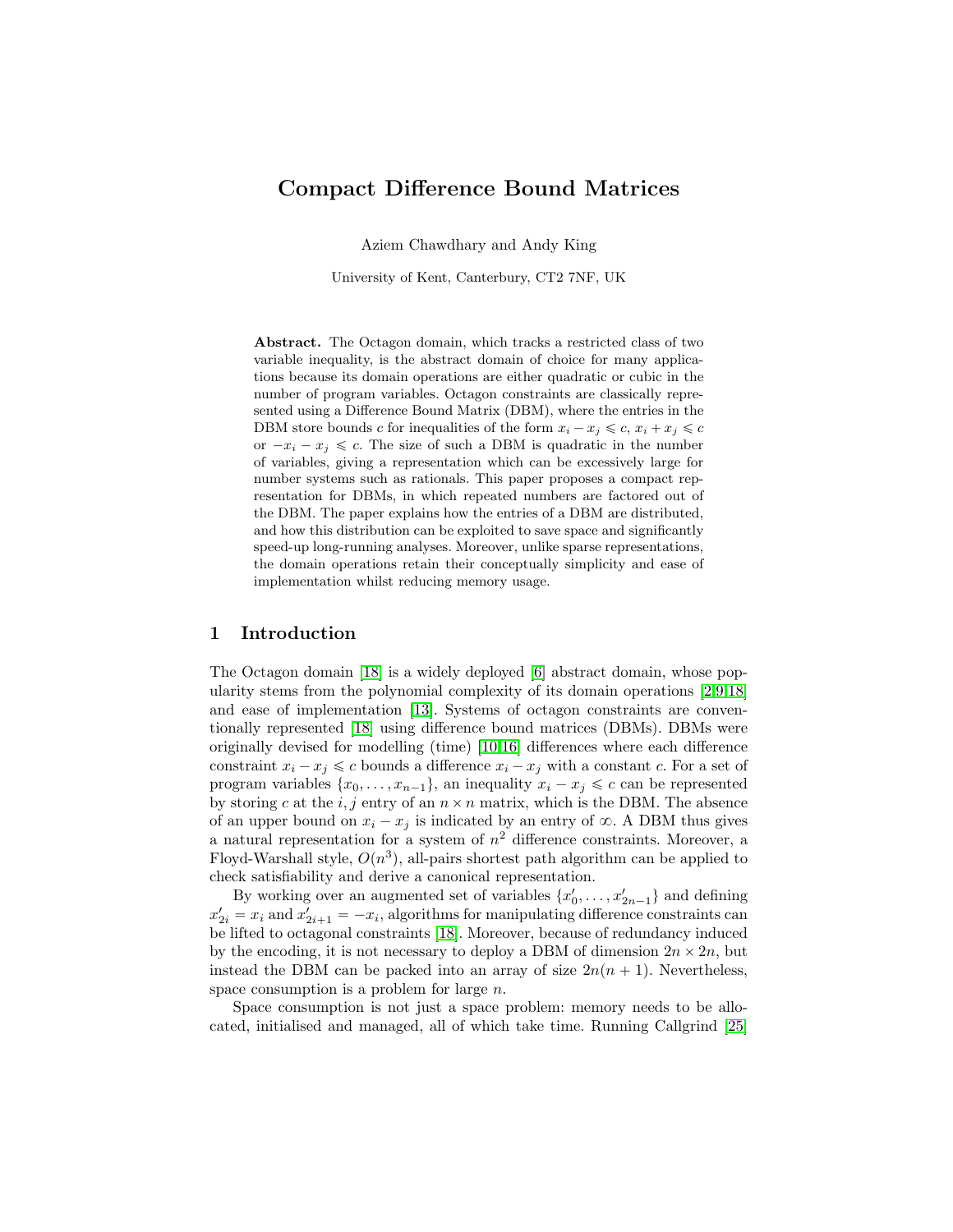<span id="page-2-0"></span>on an off-the-shelf abstract interpreter (EVA [\[8\]](#page-18-7)), equipped with the de-facto implementation of Octagons (Apron [\[13\]](#page-18-3)) on AES-128 code (taes of table [1\)](#page-10-0) revealed that 36% of all the function calls emanated from qmpq init which merely allocates memory and initialises the state of a rational number. When working over rationals, these indirect costs dampen or mask algorithmic improvements obtained by refactoring [\[2\]](#page-17-0) and reformulating [\[9\]](#page-18-2) domain operations.

One solution is to abandon rationals for doubles [\[14](#page-18-8)[,23\]](#page-18-9), which is less than satisfactory for the purposes of verification. Another recent trend is adopt a sparse representation [\[11](#page-18-10)[,14\]](#page-18-8), sacrificing the simplicity and regularity of DBMs which, among other things, makes DBMs amenable to parallelisation [\[3\]](#page-17-1). Instead, this paper proposes compact DBMs (CoDBMs) which exploit a previously overlooked property: the number of different DBM entries is typically small. This allows common matrix entries to be shared and reused across all CoDBMs, reducing memory pressure and factoring out repeated initialisation. To summarise, this paper makes the following contribution to the representation of DBMs and octagonal analysis in particular:

- It reports the relative frequency of read and write to DBMs, as well the total number of distinct numbers that arise during the lifetime of octagonal analyses using DBMs. These statistics justify the CoDBM construction.
- It proposes CoDBMs for improving the memory consumption of DBMs, which does not compromise the conceptual simplicity of DBMs or their regular structure, important to algorithmic efficiency.
- It provides experimental evidence which shows that the extra overheads induced by reading and writing to a CoDBM are repaid, often significantly, by the savings in memory allocation and initialisation.
- It analyses the performance gains in terms of the number of memory references and percentage of cache misses, explaining why the auxiliary datastructure used for reading a CoDBM has good locality of reference.

#### 2 The Octagon Domain and its Representation

An octagonal constraint [\[2,](#page-17-0)[17](#page-18-11)[,18\]](#page-18-0) is a two variable inequality of the syntactic form  $x_i - x_j \leq c$ ,  $x_i + x_j \leq c$  or  $-x_i - x_j \leq c$  where c is a constant, and  $x_i$ and  $x_j$  are drawn from a finite set of program variables  $\{x_0, \ldots, x_{n-1}\}$ . This class includes unary inequalities  $x_i + x_i \leq c$  and  $-x_i - x_i \leq c$  which express interval constraints. An octagon is a set of points satisfying a system of octagonal constraints. The octagon domain over  $\{x_0, \ldots, x_{n-1}\}\$ is the set of all octagons defined over  $\{x_0, \ldots, x_{n-1}\}.$ 

Implementations of the octagon domain reuse machinery developed for solving difference constraints of the form  $x_i - x_j \leq c$ . An octagonal constraint over  $\{x_0, \ldots, x_{n-1}\}\)$  can be translated [\[18\]](#page-18-0) to a difference constraint over an augmented set of variables  $\{x'_0, \ldots, x'_{2n-1}\}$ , which are interpreted by  $x'_{2i} = x_i$  and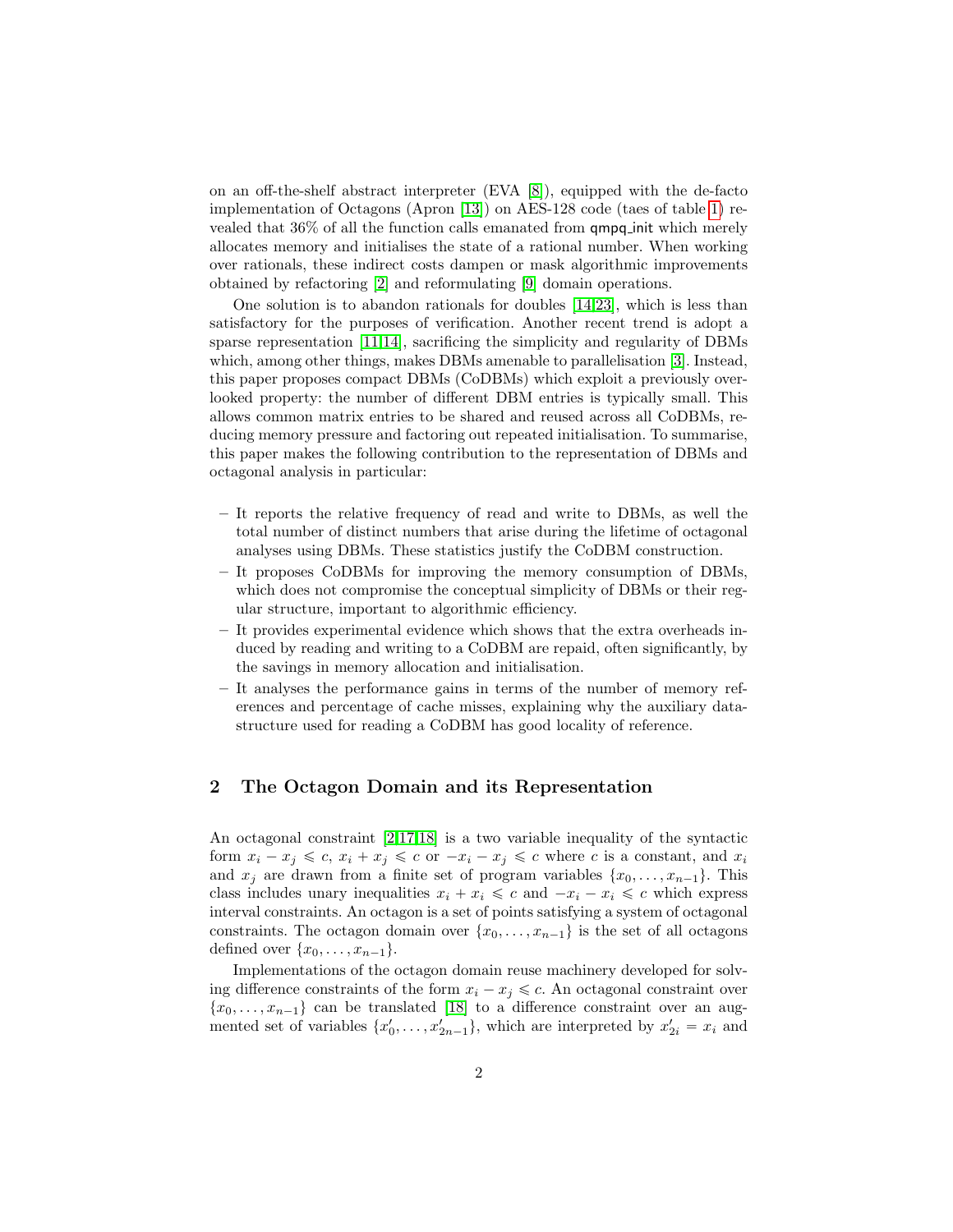<span id="page-3-0"></span>

Fig. 1: Example of an octagonal system and its DBM representation

 $x'_{2i+1} = -x_i$ . The translation proceeds as follows:

$$
\begin{aligned} x_i-x_j &\leqslant c\,\,\textrm{and}\,\, x'_{2i}-x'_{2j} \leqslant c\,\, \land\, x'_{2j+1}-x'_{2i+1} \leqslant c \\ x_i+x_j &\leqslant c\,\,\textrm{and}\,\, x'_{2i}-x'_{2j+1} \leqslant c\,\, \land\,\, x'_{2j}-x'_{2i+1} \leqslant c \\ -x_i-x_j &\leqslant c\,\,\textrm{and}\,\, x'_{2i+1}-x'_{2j} \leqslant c\,\, \land\,\, x'_{2j+1}-x'_{2i} \leqslant c \\ x_i &\leqslant c\,\,\textrm{and}\,\, x'_{2i}-x'_{2i+1} \leqslant 2c \\ -x_i &\leqslant c\,\,\textrm{and}\,\, x'_{2i+1}-x'_{2i} \leqslant 2c \end{aligned}
$$

A difference bound matrix (DBM) [\[10](#page-18-4)[,16\]](#page-18-5), which is a square matrix of dimension  $n \times n$ , is commonly used to represent a systems of  $n^2$  (syntactically irredundant [\[15\]](#page-18-12)) difference constraints over *n* variables. The entry  $\mathbf{m}_{i,j}$  that represents the constant c of the inequality  $x_i - x_j \leq c$  where  $i, j \in \{0, ..., n - 1\}$ . Since an octagonal constraint system over  $n$  variables translates to a difference constraint system over  $2n$  variables, a DBM representing an octagon has dimension  $2n \times 2n$ .

Example 1. Figure [1](#page-2-0) serves as an example of how an octagon translates to a system of differences. The entries of the DBM correspond to the constants in the difference constraints. Note how differences which are (syntactically) absent from the system lead to entries which take a symbolic value of  $\infty$ . Observe too how that DBM defines an adjacency matrix for the illustrated graph where the weight of a directed edge abuts its arrow.

The interpretation of a DBM representing an octagon is different to a DBM representing difference constraints. Consequently there are two concretisations for DBMs: one for interpreting differences and another for interpreting octagons, although the latter is defined in terms of the former.

**Definition 1.** Concretisation for rational  $(\mathbb{Q}^n)$  solutions:

$$
\gamma_{diff}(\mathbf{m}) = \{ \langle v_0, \dots, v_{n-1} \rangle \in \mathbb{Q}^n \mid \forall i, j.v_i - v_j \leq \mathbf{m}_{i,j} \}
$$
  

$$
\gamma_{oct}(\mathbf{m}) = \{ \langle v_0, \dots, v_{n-1} \rangle \in \mathbb{Q}^n \mid \langle v_0, -v_0, \dots, v_{n-1}, -v_{n-1} \rangle \in \gamma_{diff}(\mathbf{m}) \}
$$

where the concretisation for integer  $(\mathbb{Z}^n)$  solutions can be defined analogously.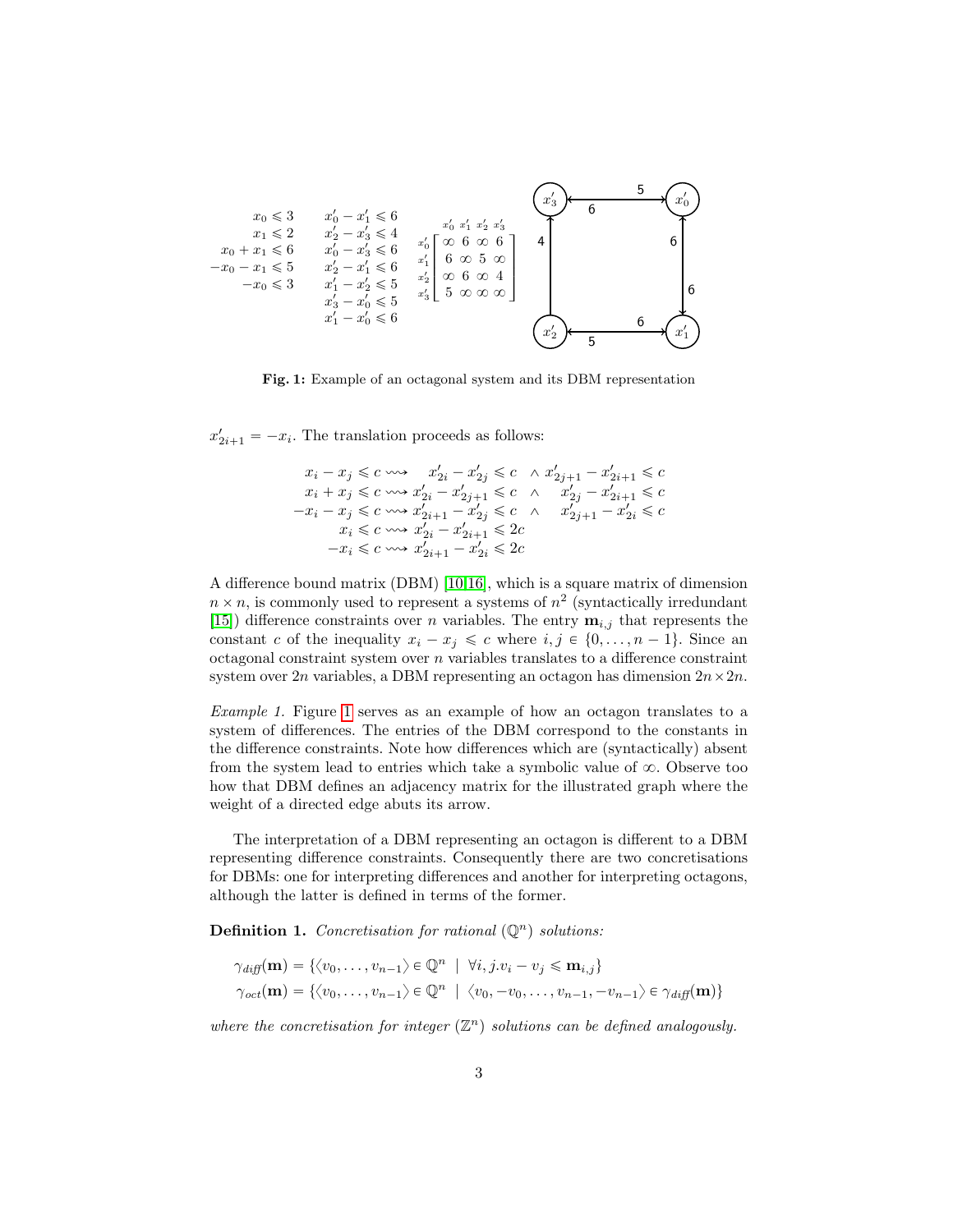<span id="page-4-0"></span>

| $x'_0$ $x'_1$ $x'_2$ $x'_3$ | $x'_0$ $x'_1$ $x'_2$ $x'_3$ | $x'_0$ $x'_1$ $x'_2$ $x'_3$ |
|-----------------------------|-----------------------------|-----------------------------|
| $x'_0$ 11 6 11 6            | $x'_0$ [ 0 6 11 6 ]         | $x'_0$ [ 0 6 11 5 ]         |
| $x'_1$ 6 11 5 9             | $x'_1$ 6 0 5 9              | $x'_1$ 6 0 5 5              |
| $x'_2$ 9 6 11 4             | $x'_2$ 9 6 0 4              | $x'_2$ 5 5 0 4              |
| $x'_3$ 5 11 16 11           | $x'_3$ 5 11 16 0            | $x'_3$ 5 11 16 0            |

Fig. 2: DBM after shortest path, closed DBM and strongly closed DBM

Example 2. Since octagonal inequalities are modelled as two related differences, the DBM of figure [1](#page-2-0) contains duplicated entries, for instance,  $\mathbf{m}_{1,2} = \mathbf{m}_{3,0}$ .

Operations on a DBM representing an octagon must maintain equality between the two entries that share the same constant of an octagonal inequality. This requirement leads to the notion of coherence:

**Definition 2 (Coherence).** A DBM **m** is coherent iff  $\forall i. j.$ **m**<sub>i,j</sub> = **m**<sub>j,j</sub> where  $\overline{i} = i + 1$  if i is even and  $i - 1$  otherwise.

*Example 3.* Observe from figure [1](#page-2-0) that  $\mathbf{m}_{0,3} = 6 = \mathbf{m}_{2,1} = \mathbf{m}_{\bar{3},\bar{0}}$ . Coherence holds in a degenerate way for unary inequalities, note  $\mathbf{m}_{2,3} = 4 = \mathbf{m}_{2,3} = \mathbf{m}_{\bar{3},\bar{2}}$ .

Care should be taken to preserve coherence when manipulating DBMs, either by carefully designing algorithms or by using a data structure that enforces coherence [\[17,](#page-18-11) Section 4.5], as realised in the Apron library [\[13\]](#page-18-3). Finally to check if a DBM represents a satisfiable octagonal system, we have the following notion:

**Definition 3 (Consistency).** A DBM **m** is consistent iff  $\forall i.\mathbf{m}_{i,i} \geq 0$ .

#### 2.1 Definitions of Closure

Closure properties define canonical representations of DBMs, and can decide satisfiability and support operations such as join and projection. Bellman [\[5\]](#page-17-2) showed that the satisfiability of a difference system can be decided using shortest path algorithms on a graph representing the differences. If the graph contains a negative cycle (a cycle whose edge weights sum to a negative value) then the difference system is unsatisfiable. The same applies for DBMs representing octagons. Closure propagates all the implicit (entailed) constraints in a system, leaving each entry in the DBM with the sharpest possible constraint entailed between the variables. Closure is formally defined below:

Definition 4 (Closure). A DBM m is closed iff

 $- \forall i . \mathbf{m}_{i,i} = 0$  $- \forall i, j, k.\mathbf{m}_{i,j} \leqslant \mathbf{m}_{i,k} + \mathbf{m}_{k,j}$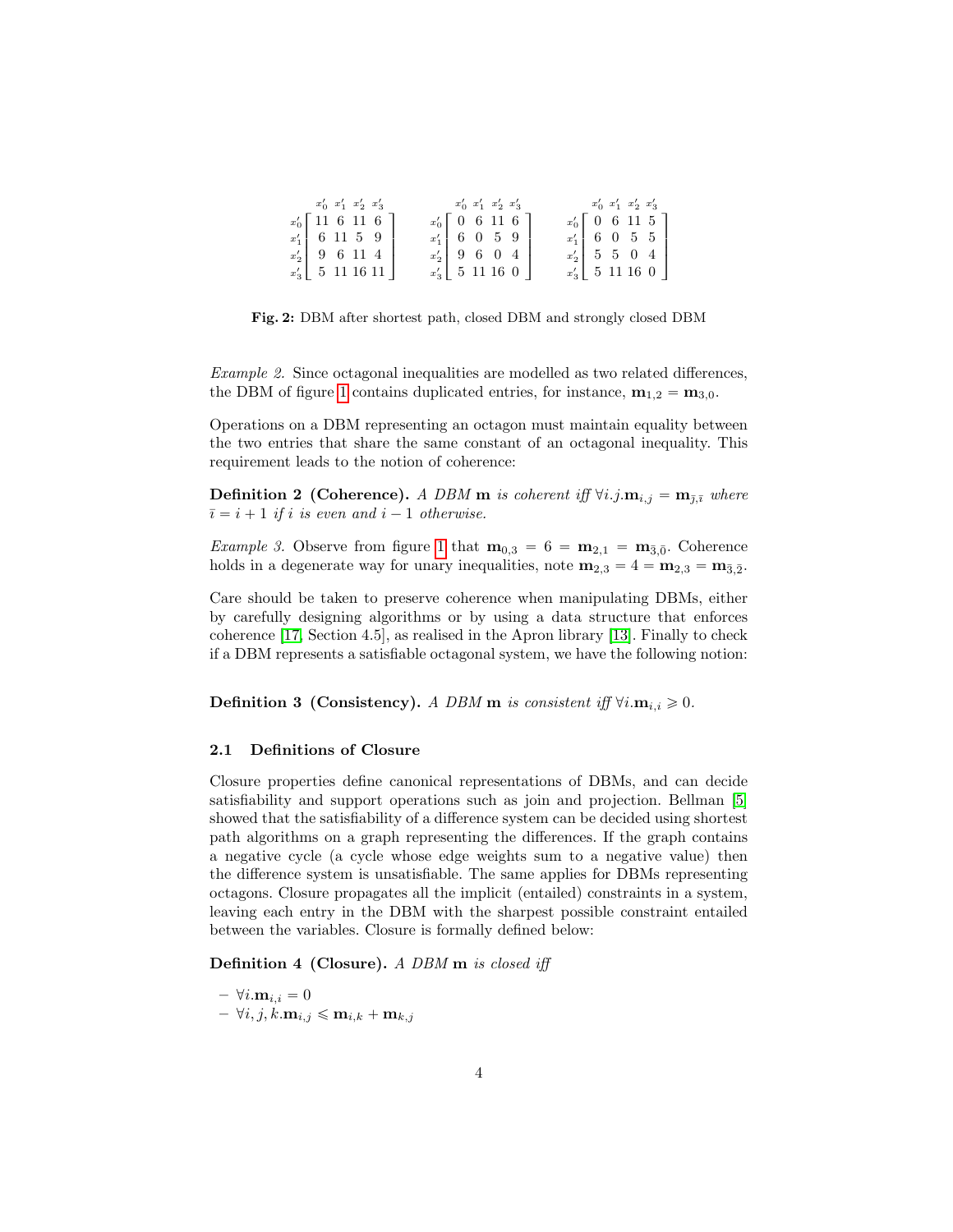<span id="page-5-0"></span>

**Fig. 3:** Two representations of the same octagon constraints  $x_0 \leq 2$ ,  $x_1 \leq 4$ 

Example 4. The DBM of Figure [1](#page-2-0) is not closed. By running an all-pairs shortest path algorithm the left DBM of figure [2](#page-3-0) is obtained. Shortest path algorithms derive all constraints implied by the original system. Notice the diagonal has non-negative elements implying that the constraint system is satisfiable. Once satisfiability has been established, the diagonal values are set to zero to satisfy the requirements of closure, giving the middle (closed) DBM.

Closure by itself is not enough to provide a canonical form for DBMs representing octagons. A stronger notion is required called strong closure [\[17](#page-18-11)[,18\]](#page-18-0):

#### Definition 5 (Strong closure). A DBM m is strongly closed iff

- m is closed
- $\forall i, j. \mathbf{m}_{i,j} \leqslant \mathbf{m}_{i,\bar{i}}/2 + \mathbf{m}_{\bar{i},j}/2$

The strong closure of DBM  $m$  can be computed by propagating the following the property: if  $x'_j - x'_j \leq c_1$  and  $x'_i - x'_i \leq c_2$  both hold then  $x'_j - x'_i \leq (c_1 + c_2)/2$ also holds. This sharpens the bound on the difference  $x'_j - x'_i$  using the two unary constraints encoded by  $x'_j - x'_j \leq c_1$  and  $x'_i - x'_i \leq c_1$ , namely,  $2x'_j \leq c_1$  and  $-2x'_i \leq c_2$ . Note that this constraint propagation is not guaranteed to occur with a shortest path algorithm since there is not necessarily a path from a  $\mathbf{m}_{i,\bar{i}}$  and  $\mathbf{m}_{\bar{\imath},j}$ . An example in figure [3](#page-4-0) illustrates such a situation: the two graphs represent the same octagon, but a shortest path algorithm will not propagate constraints on the left graph; hence strengthening is needed to bring the two graphs to the same normal form. Strong closure yields a canonical representation: there is a unique strongly closed DBM for any (non-empty) octagon [\[18\]](#page-18-0). Thus any semantically equivalent octagonal constraint systems are represented by the same strongly closed DBM. Strengthening is the act of computing strong closure.

Example 5. The right DBM of figure [2](#page-3-0) gives the strong closure of the middle DBM of the same figure.

Thus the overall algorithm for computing the strong closure of an octagonal DBM is to first run a closure algorithm, check for consistency by searching for a negative entry in the diagonal, and then apply strengthening [\[9,](#page-18-2)[18\]](#page-18-0). These closure algorithms are not detailed for reasons of brevity; they are a (long) study in their own right [\[2,](#page-17-0)[9](#page-18-2)[,18\]](#page-18-0), and the CoDBM representation, and its relationship to a DBM, can be followed without detailed understanding of these algorithms.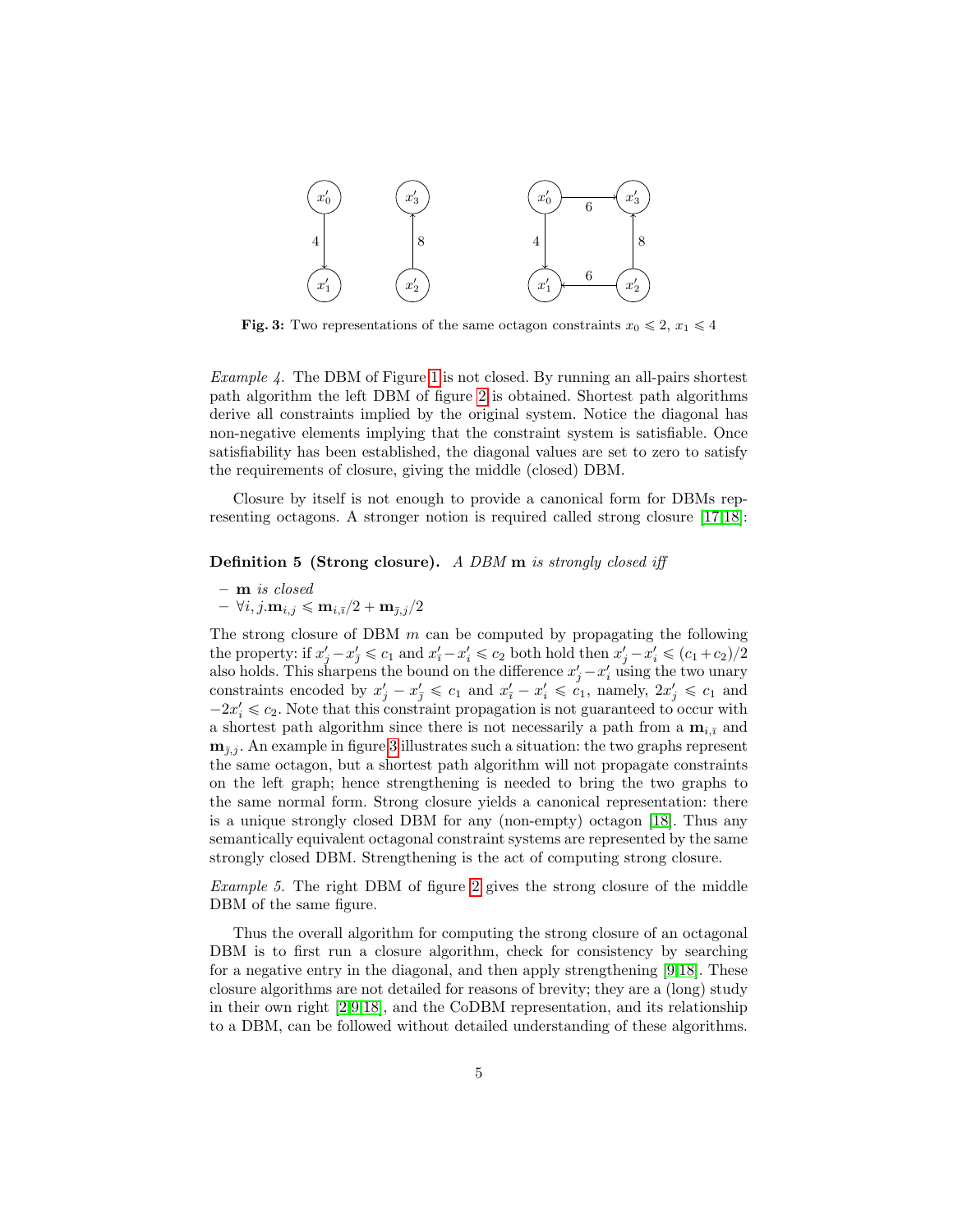<span id="page-6-0"></span>

Fig. 4: Half-Matrix Representation of a DBM

#### 2.2 Apron Library

The Apron library is the most widely used Octagon domain implementation [\[13\]](#page-18-3). The Apron library is implemented in C, with bindings for C++, Java and OCaml. The library implements the box, polyhedra and octagon abstract domains. Various number systems are supported by the Apron library, such as single-precision floats and GNU multiple-precision (GMP) rationals. Numbers are represented by a type bound  $t$ , which depending on compile time options will select a specific header file containing concrete implementations of operations involving numbers extended to the symbolic values of  $-\infty$  and  $+\infty$ . Every bound t object has to be initialised via a call to bound init, which in the case of GMP rationals will call a malloc function and heap allocate space for the rational number.

DBMs are stored in memory by taking advantage of the half-matrix nature of octagonal DBMs which follows by coherence. A (linear) array of bound t objects is then used to represent the half-matrix, as shown in figure [4.](#page-5-0) If  $i \geq j$ or  $i = \overline{j}$  then the entry at  $(i, j)$  in the DBM is stored at index  $j + \lfloor i^2/2 \rfloor$  in the array. Otherwise  $(i, j)$  is stored at the index location reserved for entry  $(\bar{j}, \bar{i})$ . A DBM of size n requires an array of size  $2n(n + 1)$  which gives a significant space reduction.

However, DBMs are still not compact: if a rational occurs repeatedly in a DBM then each occurrence of that number is heap allocated separately.

#### 3 Compact DBMs

The rationale for compact DBMs (CoDBMs) is to redistribute the cost of memory allocation and initialisation, and do so in a way that is sensitive to the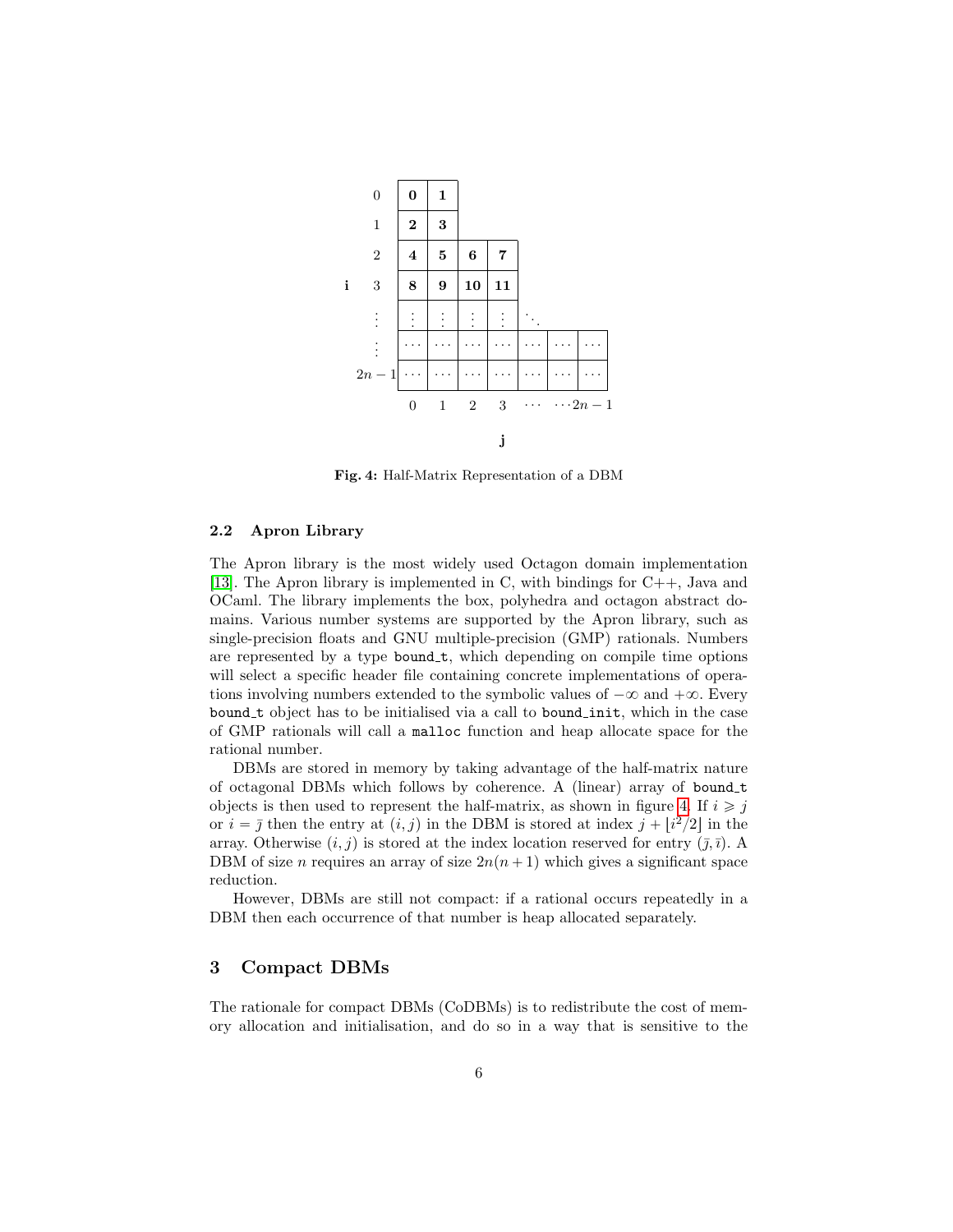<span id="page-7-0"></span>

Fig. 5: Example illustrating the difference between DBMs and CoDBMs

relative frequency of DBM reads to DBM writes, whilst improving locality of reference.

CoDBMs are difference bound matrices where the entries are identifiers, rather than numeric values, and the identifiers are interpreted and maintained with the aid of two arrays, namely values and sorted. Conceptually, CoDBMs differ from DBMs by storing numbers in a common shared array, and elements in the DBM refer to these rather than storing the numeric bound itself, as shown in figure [5.](#page-6-0)

The array values has size elements and has elements of type  $\mathbb{Q} \cup \{\infty\}$ . The values array is used to map an identifier, which is an integer, to its value. It is used when reading an entry in a CoDBM. Dually, the array sorted is used when writing an entry to a CoDBM. This array is indexed from 0, contains size records, where each record has value and id fields of type  $\mathbb{Q} \cup \{\infty\}$  and N respectively. This array records of all CoDBM entry values which have been seen thus far, including  $\infty$ , with their identifiers. The records are arranged in strictly ascending order, using the value field as the key. The ordering provides an efficient way of searching to determine whether a value has been encountered previously. If found, the id field gives the corresponding identifier.

An identifier of 0 is preassigned for the symbolic value  $\infty$ . This is achieved by initialising the values and sorted arrays so that values  $[0] = \infty$ , sorted  $[0]$ .value  $= \infty$ and sorted  $[0]$  id  $= 0$ . Finally, identifiers are allocated in increasing order, and next is used to record the next available unused identifier; it is initialised to 1, since 0 is used to identify  $\infty$ .

#### 3.1 CoDBM data-structure invariants

The next, size and values and sorted arrays are maintained to satisfy the following invariants:

– values $[0] = \infty$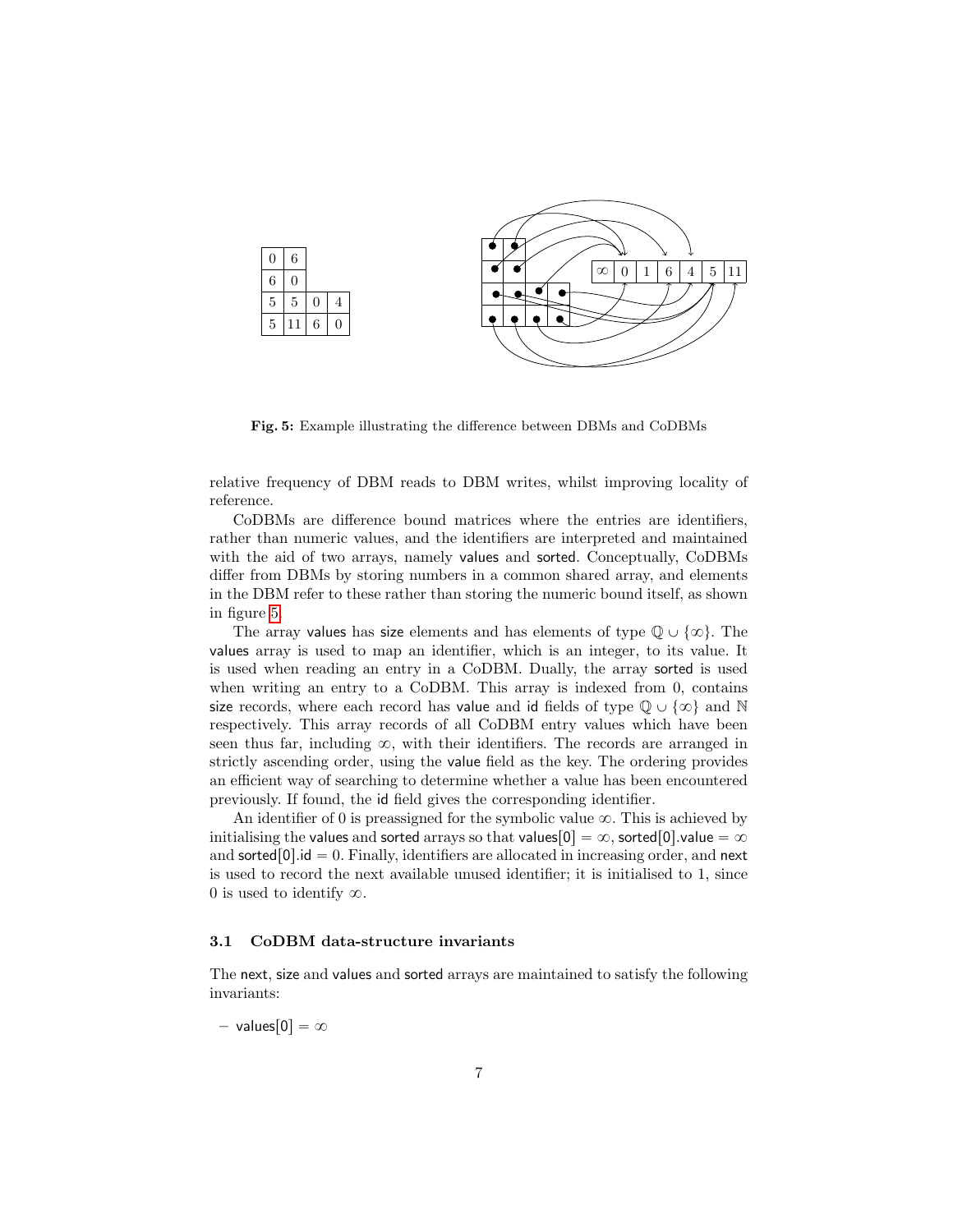<span id="page-8-0"></span>(1) function get id(value: Q) (2) begin (3) lower  $\leftarrow$  0; (4) upper  $\leftarrow$  next - 1; (5) (6) while (lower  $\leq$  upper) (7) begin (8) mid  $\leftarrow$  (lower + upper) div 2; (9) if (value  $<$  sorted[mid].value) upper  $\leftarrow$  mid - 1; (10) else if (value  $>$  sorted[mid].value) lower  $\leftarrow$  mid  $+$  1; (11) else return sorted[mid].id; (12) end (13) (14) if (next  $\ge$  size) (15) return lower; (16) else (17) begin (18) for  $(i = next; i > lower; i \leftarrow i - 1)$ (19) begin (20) sorted[i].value  $\leftarrow$  sorted[i - 1].value; (21) sorted[i].id  $\leftarrow$  sorted[i - 1].id; (22) end (23)  $(24)$  sorted[lower].value  $\leftarrow$  value;  $(25)$  sorted[lower].id  $\leftarrow$  next;  $(26)$  values[next]  $\leftarrow$  value; (27) (28)  $next \leftarrow next + 1$ (29) return sorted[lower].id; (30) end

Fig. 6: Searching and extending the sorted and values arrays (with idealised arithmetic)

 $-1 \leqslant$  next  $\leqslant$  size  $- \forall 0 < i < \text{next.(sorted}[i - 1].value < \text{sorted}[i].value)$  $- \forall 0 \leq i < \text{next}. \exists 0 \leq j < \text{next}.(\text{sorted}[j].\text{value} = \text{values}[i] \land \text{sorted}[j].\text{id} = i)$ 

#### 3.2 CoDBM algorithms

Figure [6](#page-7-0) presents the get id function which maps its single argument, value, to an identifier. If value has been encountered previously, its identifier is returned, otherwise a fresh identified is allocated and returned, and the arrays values and sorted adjusted to compensate.

The get id function applies applies binary (or half-interval) search [\[26\]](#page-18-13) on lines 3-12. Line 8 assigns mid to the semi-sum of lower and upper using integer division, which rounds towards 0. The while loop will terminate within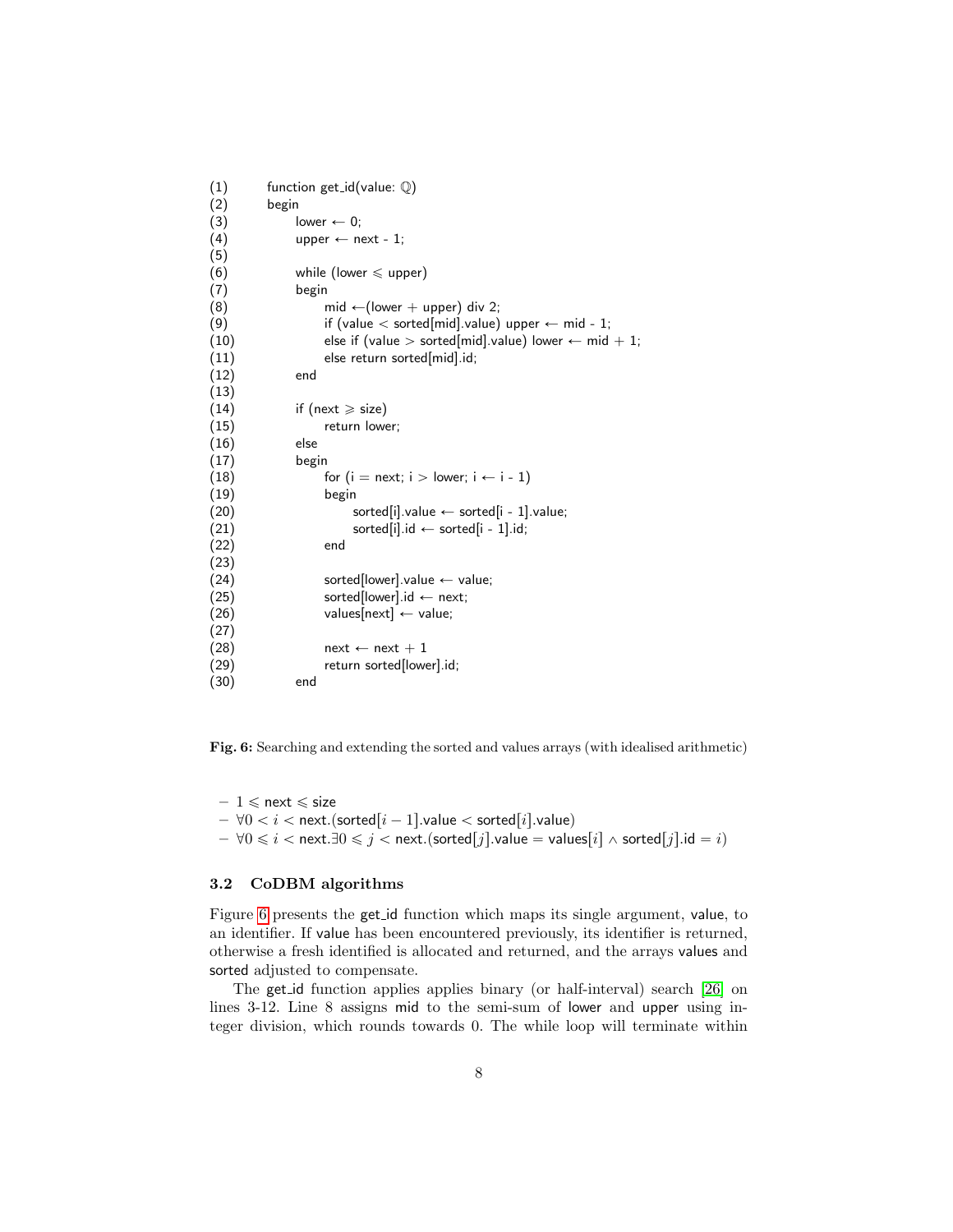<span id="page-9-0"></span>(1) procedure set\_ddbm\_entry(ddbm:  $\mathbb{N}^*$ , i:  $\mathbb{N}$ , value:  $\mathbb{Q}$ )

(2) begin

(3) ddbm[i]  $\leftarrow$  get\_id(value);

(4) end

(5)

 $(6)$  function get\_ddbm\_entry(ddbm:  $\mathbb{N}^*$ , i:  $\mathbb{N}$ )

(7) begin

(8) return values[ddbm[i]];

(9) end

Fig. 7: Reading (getting) and writing (setting) an entry of a CoDBM

 $\lceil \log_2(\text{size}) \rceil + 1$  iterations, either returning the identifier of value, or exiting at line 14 with lower  $=$  upper $+1$ . To see this, let lower' and upper' denote the values of these variables on loop exit, and their unprimed counterparts denote their values at the start of the last iteration. Hence lower  $\leq$  upper and lower'  $>$  upper'. If upper' = mid - 1 then mid - 1 = upper' < lower' = lower  $\leq$  mid hence lower = mid whence upper<sup> $1$ </sup> = mid  $-1$  = lower  $-1$  = lower<sup> $1$ </sup> - 1. Conversely if lower<sup> $1$ </sup> = mid + 1 it likewise follows that lower' =  $upper' + 1$ .

The exit condition lower  $=$  upper  $+1$  indicates where to insert a new record for value in sorted. Observe that if  $0 \leq i <$  lower then sorted *i*. value  $\lt$  value and conversely if upper  $*i  $<$  next then sorted [i] value  $>$  value. In particular*$ sorted upper  $\vert$  value  $\vert$  value  $\vert$  sorted  $\vert$  lower  $\vert$  value indicating that the value record needs to be inserted at position lower of sorted, once the record at this position and the higher positions are all shuffled along. The for loop commencing at line 18 enacts the shuffle and lines 24 and 25 adjust the record at position lower record value and its identifier next. Line 26 updates values to map the identifier next to value. The next counter is updated at line 18 and the identifier for value returned at line 29.

The check at line 14 detects whether the capacity of the arrays values and sorted are exceeded. Suppose this line is reached. Because values and sorted are initialised to store the value  $\infty$  (coupled with the 0 identifier) it follows value  $\neq \infty$ hence value  $\in \mathbb{Q}$ . Thus there exists a recorded value (even if it is  $\infty$ ) which is strictly larger than value and indeed value  $\lt$  sorted [lower] value. Moreover sorted [lower  $- 1$ ].value = sorted [upper].value  $\lt$  value hence lower is the identifier for the smallest value strictly larger than value. This provides a way to update a CoDBM entry with a relaxed value when one does not want to resize the arrays. This, in effect, widening the CoDBM in a way that is sensitive to space capacity. For completeness, figure [7](#page-8-0) shows how the entries of a CoDBM are read and written, where for a CoDBM of dimension  $n, i$  is in index into the linear array of identifiers, hence  $0 \leq i \leq 2n(n + 1)$ .

Finally to remark on complexity, the set ddbm entry function resides in  $O(n)$ , where  $n$  is the size of the value and sorted arrays, because of the potential for copying in the get id function. The get ddbm entry function is in  $O(1)$ .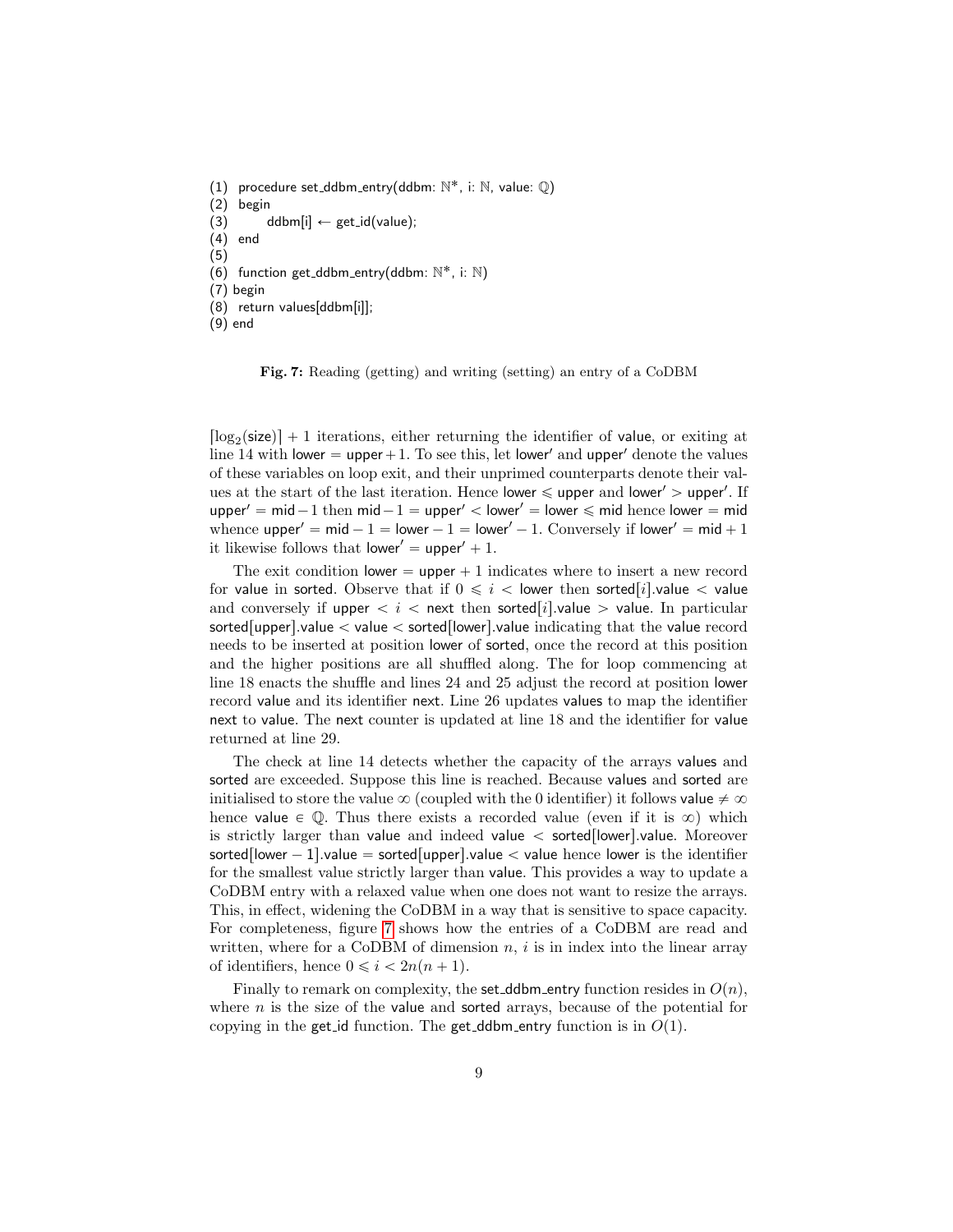```
(1) function get_id(value: \mathbb{Q})
(2) begin
(3) lower' \leftarrow 1;
(4) upper' \leftarrow next;
(5)
(6) while (lower' \leq upper')
(7) begin
(8) mid' \leftarrow lower' + ((upper' - lower') div 2);
(9) if (value \lt sorted[mid' - 1].value) upper' \leftarrow mid' - 1;
(10) else if (value > sorted[mid' - 1].value) lower' \leftarrow mid' + 1;
(11) else return sorted[mid' - 1].id;
(12) end
(13) lower \leftarrow lower' - 1
. . . . . .
(31) end
```
<span id="page-10-1"></span>Fig. 8: Searching and extending the sorted and values arrays (with machine arithmetic)

#### 3.3 Binary search with machine arithmetic

By way of a postscript, figure [8](#page-9-0) gives a revised version of get id which is sensitive to the limitations of machine arithmetic. Since natural numbers are used for identifiers it is natural to employ unsigned integers. However, if lower  $=$  upper  $= 0$ then  $mid = 0$  hence  $mid -1$  will underflow at line 9. The listing in figure [8](#page-9-0) avoids this adding a positive offset of 1 to lower and upper to give lower and upper which is duly compensated for at line 13. Overflow will not occur on  $mid' + 1$ at line 10, however, if size, hence next, is strictly smaller than the largest representable number. Another subtlety is that the semi-sum (lower  $+$  upper) div 2 on line 8 of Figure [6](#page-7-0) can overflow [\[22\]](#page-18-14). Hence the alternative formulation of  $lower' + ((upper' - lower')$  div 2) in figure [8.](#page-9-0)

#### 4 Experiments

The abstract interpretation plugin for Frama-C, EVA [\[8\]](#page-18-7), was used for gathering salient statistics on octagons, and then comparing CoDBMs against DBMs. The statistics were gathered on a Linux box equipped with 128GB of RAM and dual 2.0GHz Intel Xeon E5-2650 processors. EVA has options to use the Apron library [\[13\]](#page-18-3), a widely-used numerical domain library, with implementations of polyhedra, boxes (intervals) and octagons. EVA is a prototype analyser for C99, and as such does not provide state-of-the-art optimisations such as automatic variable clustering [\[12\]](#page-18-15) or access-based localisation [\[4\]](#page-17-3); which precludes the analysis of very large programs. Therefore, table [1](#page-10-0) lists modestly sized programs drawn from the Frama-C open source case studies repository ([github.](github.com/Frama-C/open-source-case-studies) [com/Frama-C/open-source-case-studies](github.com/Frama-C/open-source-case-studies)), which were used for benchmarking. The case studies repository was designed to test the default value analysis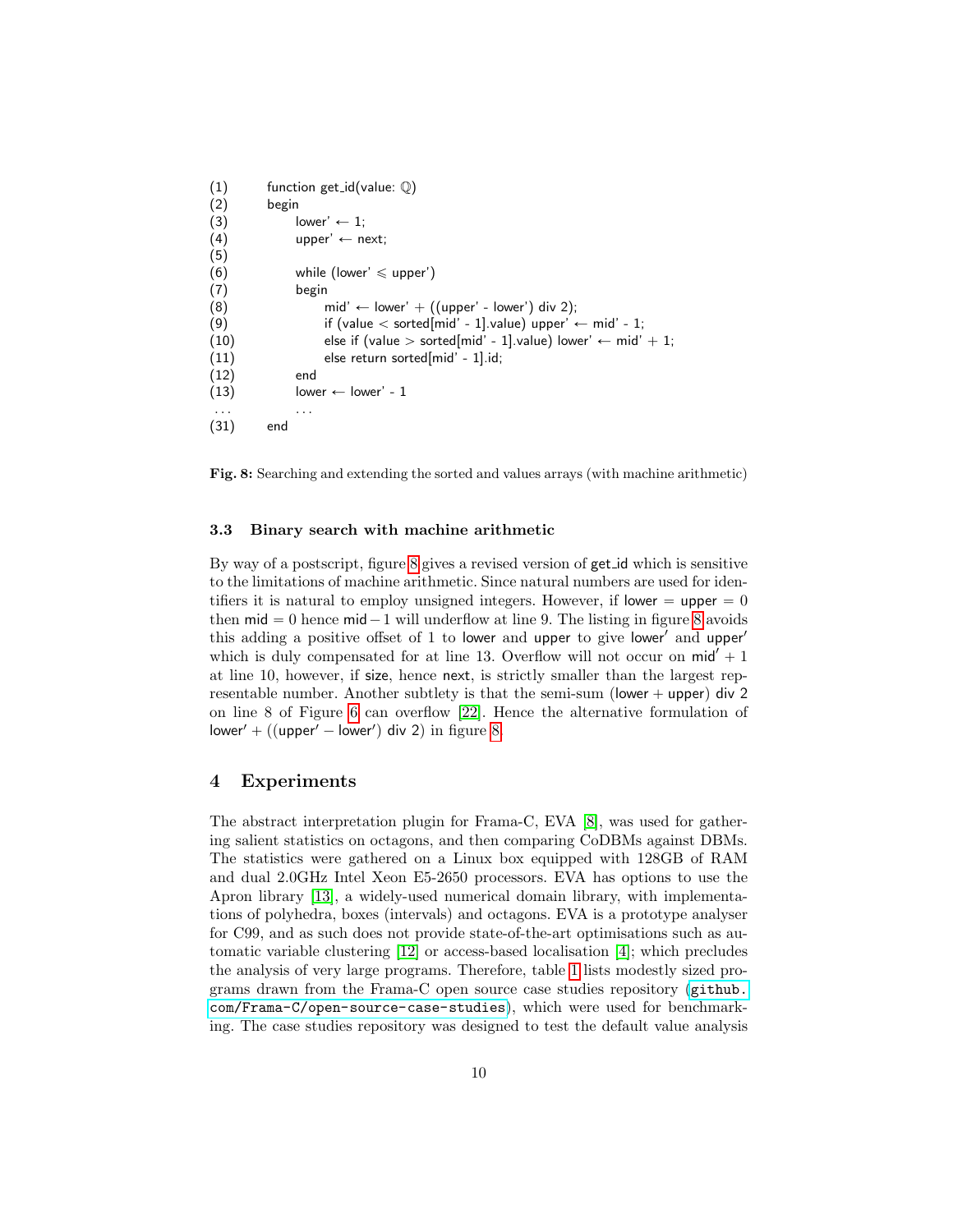<span id="page-11-0"></span>

|                            | Abbry Benchmark  |  | LOC Description                                                          |  |  |  |
|----------------------------|------------------|--|--------------------------------------------------------------------------|--|--|--|
| lev                        | levenstein       |  | 187 Levenstein string distance library                                   |  |  |  |
| sol                        | solitaire        |  | $334$ card cipher                                                        |  |  |  |
| 2048                       | 2048             |  | $435 2048$ game                                                          |  |  |  |
| kh                         | khash            |  | $652$ hash code from klib C library                                      |  |  |  |
| taes                       | Tiny-AES         |  | 813 portable AES-128 implementation                                      |  |  |  |
| $q\bar{z}$                 | $_{\rm{q}lz}$    |  | 1168 fast compression library                                            |  |  |  |
| mod                        | libmodbus        |  | 7685 library to interact with Modbus protocol                            |  |  |  |
|                            | $mgmp  min-smp $ |  | 11787 subset of GMP library                                              |  |  |  |
| unq                        | unglite          |  | 64795 embedded NoSQL DB                                                  |  |  |  |
| bzip                       |                  |  | bzip-single-file 74017 bzip single file for static analysis benchmarking |  |  |  |
| <b>Table 1:</b> Benchmarks |                  |  |                                                                          |  |  |  |

| Abbry $\ \#\text{lds}\ $ |      | #Entries                         | #Reads    |                     |         | #Writes  DBM Time CoDBM Time Speedup |                   |
|--------------------------|------|----------------------------------|-----------|---------------------|---------|--------------------------------------|-------------------|
| lev                      | 900  | 795345356                        | 221230162 | 76969699            | 14.18   | 10.59                                | $\overline{25\%}$ |
| sol                      | 2161 | 3044202788                       |           | 565119059 258963325 | 45.44   | 33.70                                | 25%               |
| 2048                     | 358  | 1919995058                       |           | 445261291 144479736 | 24.44   | 16.53                                | 32\%              |
| kh                       | 196  | 30165440                         | 8465749   | 3640830             | 1.37    | 1.32                                 | $3\%$             |
| taes                     |      | 140 106396722938                 |           |                     | 803.30  | 505.90                               | 37%               |
| $q\bar{z}$               | 10   | 69126                            | 17216     | 13742               | 1.32    | 1.41                                 | $-7\%$            |
| mod                      | 3627 | 45157313792 1921289169 661225970 |           |                     | 336.22  | 214.10                               | 36%               |
| mgmp                     | 126  | 101752918                        | 22603122  | 8805323             | 2.01    | 1.56                                 | $22\%$            |
| unq                      |      |                                  |           |                     | 1.50    | 1.56                                 | $-4\%$            |
| bzip                     |      | 262 373715276692                 |           |                     | 591.85  | 196.69                               | $66\%$            |
| total                    |      |                                  |           |                     | 1821.63 | 983.36                               | $46\%$            |

Table 2: Experimental Statistics (tabulated)

plugin of Frama-C, and not the EVA plugin, and in fact some of the case studies did not terminate using the EVA plugin with the octagon domain.

#### 4.1 Execution Time

Table [2](#page-10-1) reports the headline results, giving both the key statistics, and timing information. The #Ids and #Entries columns give, respectively, the total number of identifiers allocated using CoDBMs, and the exact number of matrix entries required across all DBMs. The former details how many rationals need be stored for CoDBMs; the latter for DBMs. The upper graph of figure [9](#page-11-0) illustrates these numbers, showing that the reduction in memory allocation and initialisation is typically by three orders of magnitude. The #Reads and #Writes columns report the total number and reads and writes to the difference matrices (which is the same for both DBMs and CoDBMs). The lower graph of figure [9](#page-11-0) illustrates these as proportions, showing that there are typically 2 and 3 times as many reads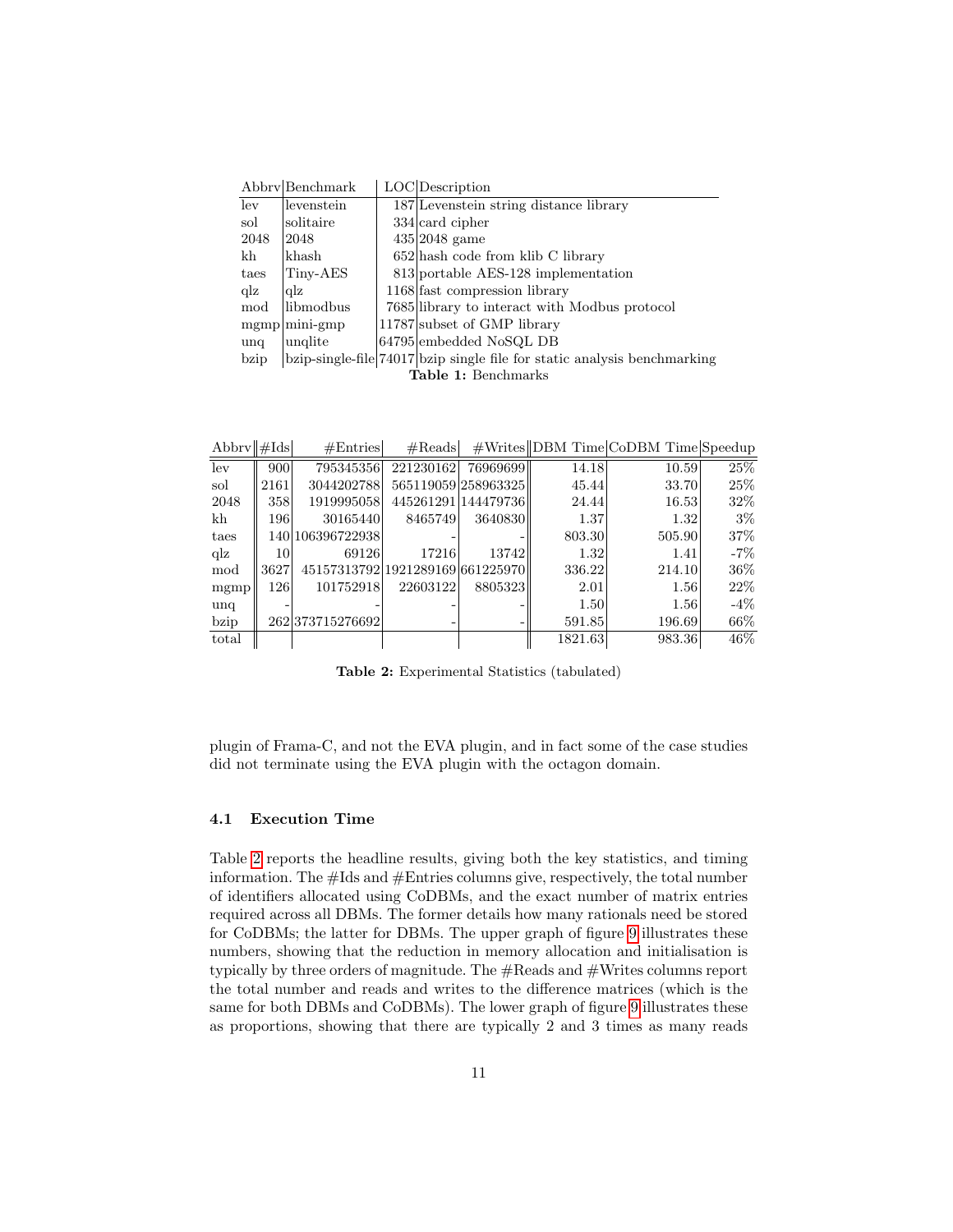<span id="page-12-0"></span>

Fig. 9: Experimental Statistics (visualised)

as writes to the difference matrices entries over the lifetime of an analysis. The exception is unq. (Statistics are omitted for runs with excessively long traces.)

The table also reports the total execution time, in seconds, for the DBM and CoDBM analyses to parse their input, reach the fixpoint, and then output their results (which were identical). The last row totals the execution times over all benchmarks. CoDBMs are faster than DBMs on the longer-running analyses. The unq benchmark is a surprising corner case which does not produce any two variable constraints, and thus does not create any difference matrices. This gives an inexplicable slowdown, possibly due to an increase in code size. CoDBMs give a modest slowdown for unq, presumably because of the higher proportion of writes to reads; elsewhere CoDBMs give a significant speedup.

#### 4.2 Memory Consumption

Table [3](#page-12-0) shows end-to-end memory consumption statistics of each Frama-C benchmark. Memory consumption was measured using the GNU time utility which returns the maximum resident set size of the process during its lifetime. The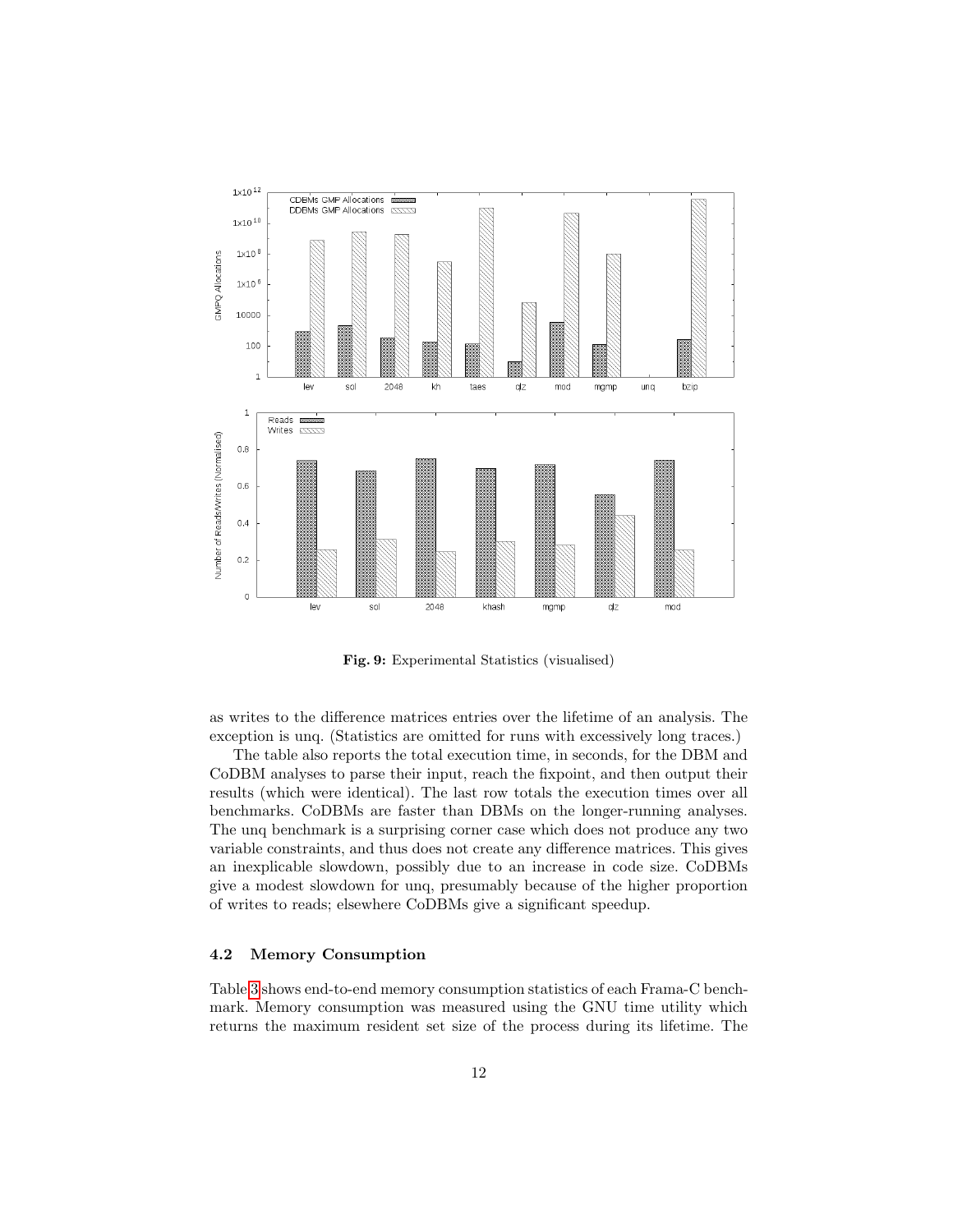<span id="page-13-0"></span>

| Benchmark  | <b>DBM</b>         |                   | CoDBM Reduction (%) |
|------------|--------------------|-------------------|---------------------|
| lev        | 3317872            | 2531096           | 23.71               |
| sol        | 11694896           | 7538160           | 35.54               |
| 2048       | 6389484            | 3584856           | 43.89               |
| kh         | 284776             | 198656            | 30.24               |
| taes       |                    | 35453276 32361744 | 8.72                |
| $q\bar{z}$ | 332252             | 331788            | 0.14                |
| mod        |                    | 51832508 31831468 | 38.59               |
| mgmp       | 443932             | 236236            | 46.79               |
| unq        | 207332             | 208560            | $-0.59$             |
| bzip       | 11047816           | 5781492           | 47.67               |
| Total      | 121335932 84604056 |                   | 30.27               |

Table 3: Memory Usage Statistics (in Kb)

results show that memory consumption is reduced in all but one of the benchmarks. Memory consumption is most notably reduced for the longer running benchmarks, with bzip showing the greatest reduction. Overall, the results show that the CoDBM representation has a positive effect in reducing the memory usage of the Apron library.

#### 4.3 Cache Behaviour

Modern processors have become reliant on caching as the speed of the core has steadily outstripped the clock frequency of the memory bus and the performance of RAM. For example, the 2.0 GHz Xeon (Sandy Bridge) E5-2650 has a separate level 1 instruction cache and level 1 data cache, and unified caches at level 2 and 3. The latency of the level 3 cache is 28 cycles, whereas the latency of RAM is 28 cycles plus 49 nanoseconds [\[21\]](#page-18-16), which equates to  $28 + (49 \times 10^{-9}) \times$  $(2 \times 10^9) = 218$  cycles. This underscores the importance of reducing cache misses, even by small percentages, and the role of temporal and spatial locality to the performance of DBMs and CoDBMs. Reading an element from a CoDBM incurs an extra layer of indirection compared to a DBM and writing to a CoDBM can incur multiple memory references, so one might expect these additional memory references to put pressure on the cache and worsen memory performance. This section thus investigates the memory behaviour of CoDBMs.

Table [4](#page-13-0) summarises memory and cache statistics for CoDBMs and DBMs gathered with Cachegrind [\[19\]](#page-18-17). Cachegrind simulates a theoretical architecture with a first-level data (D1) cache, first-level instruction (I1) cache and a last-level (LL) unified data and instruction cache. LL hints at the way Cachegrind abstracts a three cache architecture: it auto-detects the cache configuration (cache size, associativity and line size) and sets LL to model the L3 rather than the L2 cache. This is because missing L3 has more effect on runtime than missing L2. Although Cachegrind abstracts the cache structure of a Xeon, it nevertheless reports accurate counts for the total number of memory references.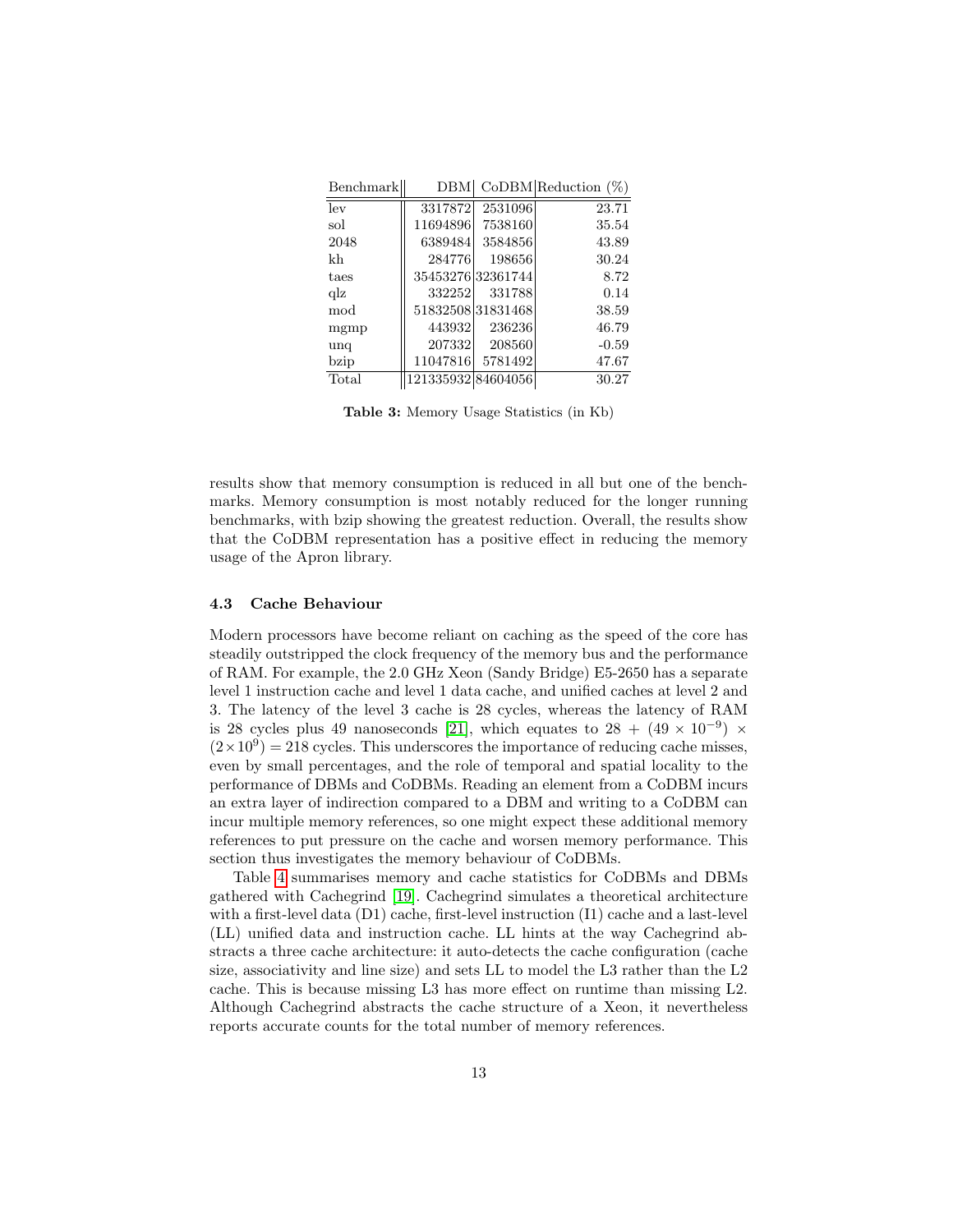| activity        |              | lev             | soll                                  | 2048              | $\  \mathbf{h} \ $               | teas             | q z                       |                  | mod  mgmp        | $\text{unq}$   | bzip             |
|-----------------|--------------|-----------------|---------------------------------------|-------------------|----------------------------------|------------------|---------------------------|------------------|------------------|----------------|------------------|
| D refs          | $\mathbf{r}$ | 22 <sub>b</sub> | 14 <sub>b</sub>                       | 63 <sub>b</sub>   | 825m                             | 696 <sub>b</sub> | 358m                      | 379b             | 3 <sub>b</sub>   | 5 <sub>b</sub> | 1125b            |
|                 | W            | 17 <sub>b</sub> | 11 <sub>b</sub>                       | 48 <sub>b</sub>   | 559m                             | 511 <sub>b</sub> | 207m                      | 285 <sub>b</sub> | 2 <sub>b</sub>   | 3b             | 918b             |
|                 | t.           | 39b             |                                       |                   | 25b 111b 1,384m 1,207b 566m 665b |                  |                           |                  | 6 <sub>b</sub>   |                | 8b 2044b         |
| $D1$ misses $r$ |              | $1.8\%$         |                                       | $2.1\%$ 2.0%      | $2.0\%$                          | $2.0\%$          | $1.9\%$                   | $1.9\%$          | $1.9\%$          | $1.4\%$        | $2.5\%$          |
|                 | W            | $1.6\%$         | $1.9\%$                               | $1.6\%$           | $2.0\%$                          | $1.6\%$          | $2.5\%$                   | $1.6\%$          | $2.0\%$          | $2.9\%$        | 1.8%             |
|                 | t.           |                 | $\left 1.7\%\right 2.0\%\right 1.8\%$ |                   | $2.0\%$                          | $1.8\%$          | $2.1\%$ 1.8%              |                  |                  | $2.0\%$ 2.0%   | $2.2\%$          |
| $LL$ misses $r$ |              | $0.1\%$         |                                       | $0.1\%$   $0.1\%$ | $0.0\%$                          | $0.5\%$          | $0.0\%$                   | $0.1\%$          | $0.0\%$          | $0.1\%$        | $0.2\%$          |
|                 | W            |                 | $0.5\%$ 0.7% 0.5%                     |                   | $0.3\%$                          | $0.6\%$          | $0.3\%$                   | $0.8\%$          | $0.3\%$          | $0.1\%$        | $1.1\%$          |
|                 |              |                 | $ 0.1\% 0.1\% 0.1\% $                 |                   | $0.1\%$                          | $0.5\%$          |                           | $0.1\% 0.2\% $   |                  | $0.1\% 0.1\% $ | $0.3\%$          |
| $D$ refs        | r            | 16 <sub>b</sub> | 8 <sub>b</sub>                        | 35 <sub>b</sub>   | 681m                             | 512 <sub>b</sub> | 205m                      | 200 <sub>b</sub> | 2.5 <sub>b</sub> | 5 <sub>b</sub> | 234 <sub>b</sub> |
|                 | W            | 9 <sub>b</sub>  | 5 <sub>b</sub>                        | 20 <sub>b</sub>   | 407m                             | 258 <sub>b</sub> | 104m                      | 106 <sub>b</sub> | 1.4 <sub>b</sub> | 3 <sub>b</sub> | 92 <sub>b</sub>  |
|                 | t.           | 25 <sub>b</sub> | 13 <sub>b</sub>                       |                   | 55b 1,088m                       |                  | 771b 310m 306b            |                  | 4b               | 8b             | <b>326b</b>      |
| $D1$ misses $r$ |              | $0.7\%$         | $1.2\%$                               | $0.7\%$           | 1.6%                             | $0.3\%$          | $2.4\%$                   | $0.4\%$          | $1.2\%$          | $1.4\%$        | $0.4\%$          |
|                 | W            | $0.9\%$         | $1.4\%$                               | $1.1\%$           | 1.9%                             | $0.5\%$          | $2.3\%$                   | $0.8\%$          | $1.9\%$          | $2.9\%$        | $0.6\%$          |
|                 |              |                 | $ 0.8\% 1.3\% 0.9\% $                 |                   | $1.7\%$                          | $0.4\%$          | $2.4\% \vert 0.5\% \vert$ |                  |                  | $1.4\% 2.0\% $ | $0.4\%$          |
| LL misses r     |              | $0.0\%$         |                                       | $0.0\%$ 0.0%      | $0.0\%$                          | $0.0\%$          | $0.0\%$                   | $0.0\%$          | $0.0\%$          | $0.1\%$        | $0.0\%$          |
|                 | W            | $0.0\%$         |                                       | $0.7\%$   $0.5\%$ | $0.3\%$                          | $0.2\%$          | $0.5\%$                   | $0.5\%$          | $0.2\%$          | $0.1\%$        | $0.0\%$          |
|                 |              |                 | $ 0.0\% 0.1\% 0.0\%$                  |                   | $0.0\%$                          | $0.0\%$          | $0.1\% 0.0\% $            |                  |                  | $0.0\%$ 0.1%   | $0.0\%$          |

Table 4: Cachegrind statistics: DBMs upper-half; CoDBMs lower-half

While data handling is determined by the programmer in the design of the data-structures, the compiler itself will generate the low-level instructions, and normally do so in way that aids spacial and temporal locality. Indeed the I1 statistics for the DBM and CoDBM code are almost identical, and therefore not discussed further.

Number of memory references Table [4](#page-13-0) focuses on D1 and LL misses, and the number of memory references (D refs). The table presents the total number of D refs  $(t)$ , as well as the number of reads  $(r)$  and writes  $(w)$ , where k, m and b respectively denote the multipliers  $10^3$ ,  $10^6$  and  $10^9$ . The table also details the number of cache misses for D1 and LL, expressed as a percentage of the total number of memory references. These statistics are augmented with percentages for the number of misses on read and write. The upper portion of the table presents the statistics for DBMs; the lower for CoDBMs.

The main result is that, with the exception of unq, the number of reads and writes to memory are both reduced with CoDBMs. For 2048, mod and bzip in particular, the difference to the number of writes is considerable and reflects the CoDBM design which factors out shared sub-structure in the difference matrix. Specifically, each distinct number is allocated and initialised exactly once over the lifetime of the whole analysis. Thus, when a fresh CoDBM is created, in contrast with a DBM, it is not necessary to allocate fresh memory for each rational stored in the CoDBM: only those few, if any, which have not been encountered previously. In fact, the most common use-case for CoDBM creation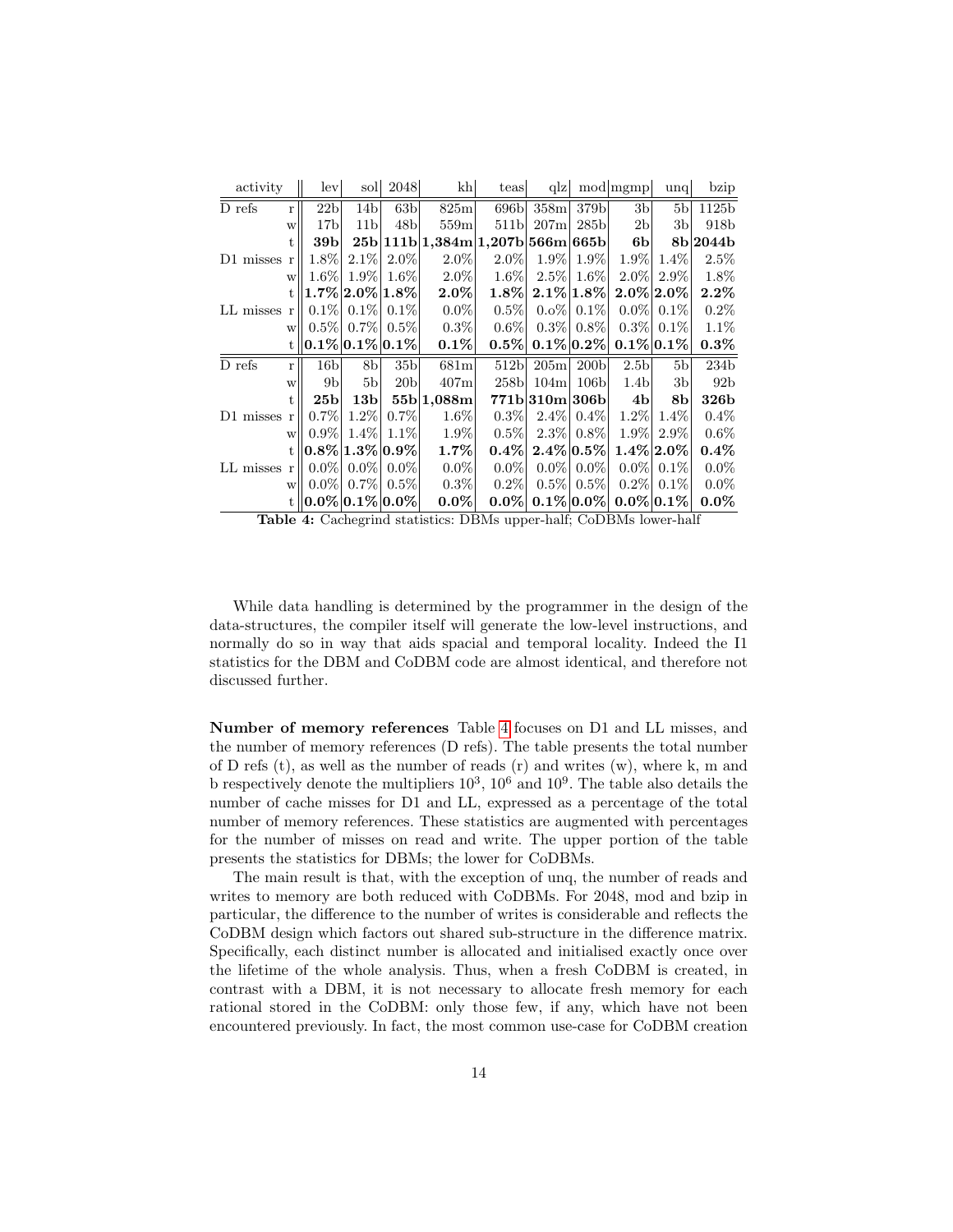<span id="page-15-0"></span>involves merely allocating the matrix of identifiers and then setting each cell of the matrix to the identifier for  $\infty$ . This initialises the matrix to represent a system of vacuous difference constraints. CoDBM creation thus saves many memory references, particularly writes, relative to DBMs. Copying a CoDBM likewise avoids multiple memory allocations and initialisations, since only the matrix of identifiers need be created and then copied over one-by-one, again saving many memory references, mainly writes, relative to the equivalent operation on a DBM.

Furthermore, although reading an entry of a CoDBM requires one extra memory reference per read, for an incremental closure algorithm [\[9\]](#page-18-2), the total number of reads is actually is only linear in the size of the matrix which, in turn, is quadratic in the number of program variables. Moreover, incremental closure is the most frequently applied domain operation, after the creation and copying a difference matrix. In fact, with code hoisting, the inner loop of incremental closure (which dominates the overall cost) requires just read operation per iteration [\[9\]](#page-18-2). Hence the increase in memory references though the reads of incremental closure is more than compensated by the reduction obtained by factoring out matrix sub-structure, and the subsequent reduction in memory allocation and initialisation.

As a final check, taes was again instrumented with Callgrind, which revealed that the number of calls to gmpq init drops from 36% of the total using DBMs to 12% using CoDBMs. This is not reduced to zero because of the need to store intermediate rational numbers in various domain operations.

Locality of the memory references The D1 and LL misses reported in table [4](#page-13-0) act as a proxy for temporal and spatial locality and suggest that, despite the extra reference incurred on each read, there is an overall, sometimes dramatic, improvement to locality. The significant result here is that in the majority of cases the number of LL misses reduce to 0%. We suspect that locality is improved, in part, because a CoDBM is denser than the equivalent DBM so that a single cache line stores more CoDBM entries than DBM entries. Moreover, the values and sorted arrays are often much smaller than a moderately sized CoDBM, which is itself much smaller than the corresponding DBM. This again is good for locality. The table also explains the slowdown on qlz: although the number of memory references almost halve, the number of D1 misses increase, which illustrates the importance of locality.

But figure [10](#page-15-0) reveals a more subtle explanation for locality. Figure [10](#page-15-0) gives distributions of the identifiers which arise on CoDBM reads during the analysis of taes, lev and sol. For a given prefix of the values array, each distribution gives the total number of times the array prefix is used to map an identifier to a value. The distributions are normalised. It is interesting to see that accesses cluster at the bottom end of values, implying to there is both temporal and spacial locality to the way the array is accessed. In fact, for taes, the first 7 elements of values attract over 75% of the reads, and for both lev and sol the first 3 elements are responsible for over 75% of the reads. This bias is not unique to taes, lev and sol; it is a general pattern.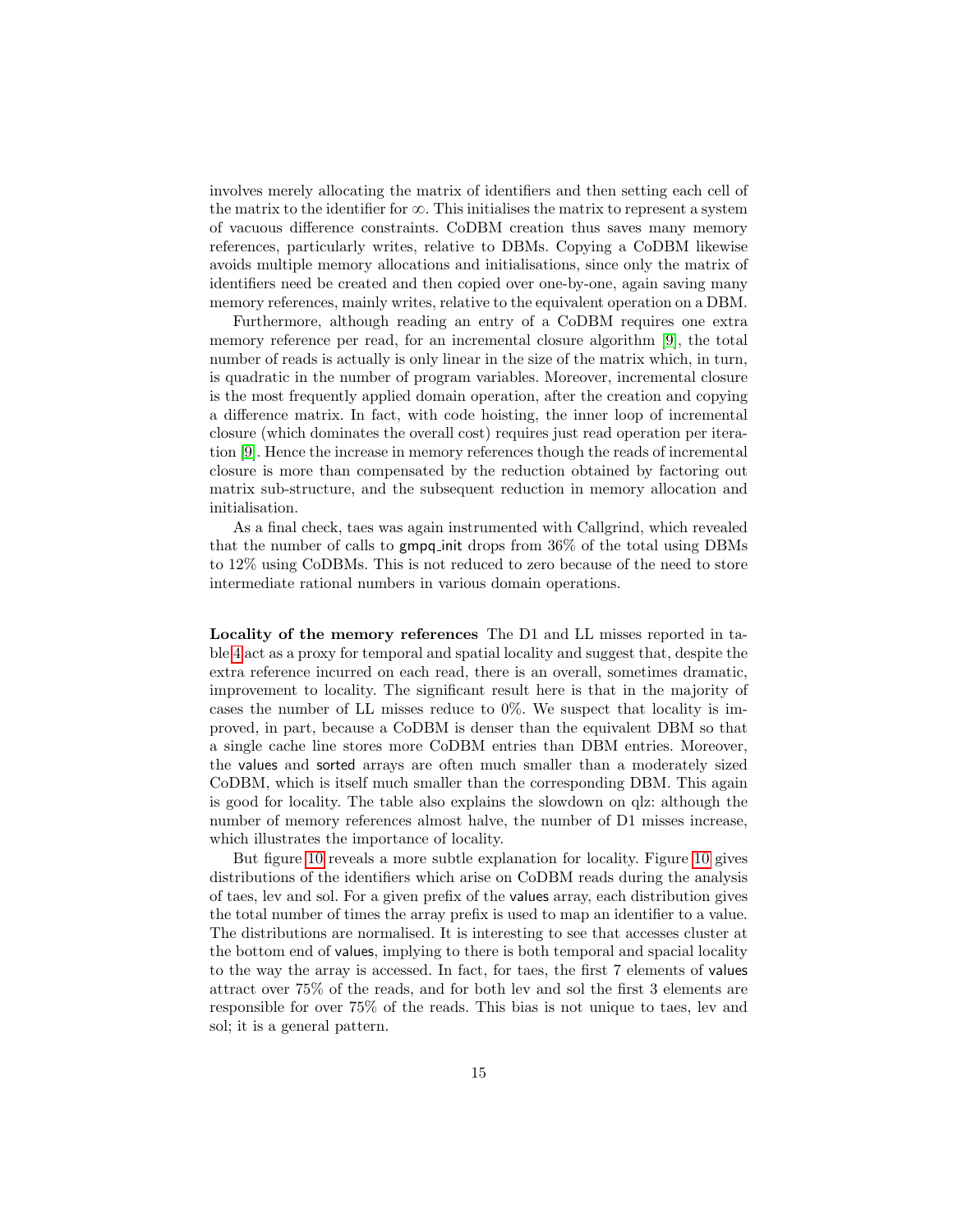

Fig. 10: Cumulative Frequency Distribution of Identifiers (taes, lev, sol)

This pattern of access suggests that the portion of values needed for a read is likely to reside in a cache line. This stems from the way identifiers are created on demand when a matrix is updated with a previously unseen number. Numbers which arise with highest frequency tend to be encountered earlier in the lifetime of an analysis hence are inclined to be assigned smaller identifiers, giving the biased frequency distributions of figure [10.](#page-15-0) Moreover, the preallocated value  $\infty$ , needed for space widening, is also accessed with high frequency.

The first few iterations of the while loop at line 6 of figure [6](#page-7-0) are not likely to be conducive to locality, which suggests that a high proportion of writes to reads is likely to degrade locality, which squares with unq.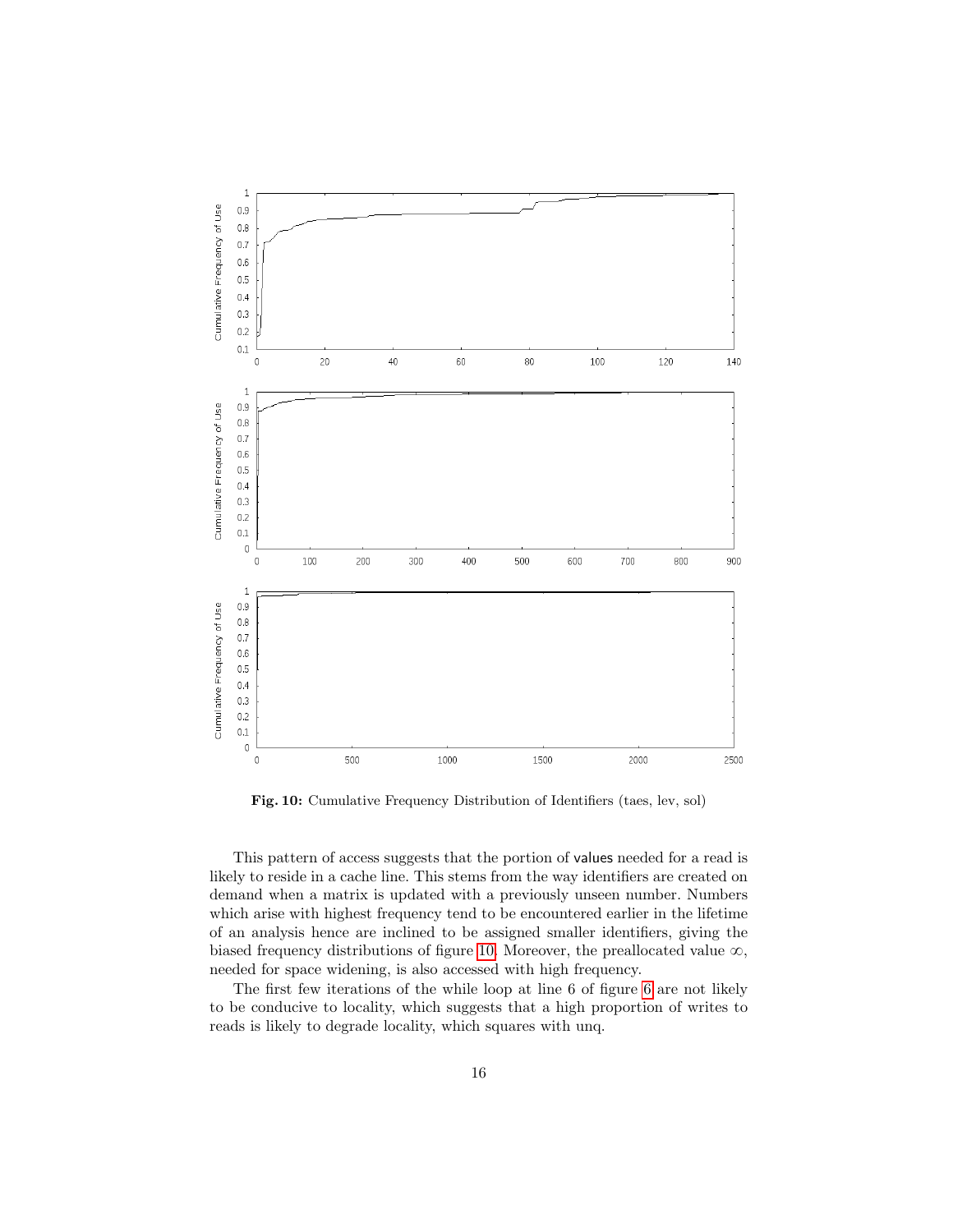#### 5 Related Work

A DBM can track any octagonal constraint between any pair of two variables, whether that constraint is needed or not. In response, variable clustering has been proposed [\[6,](#page-18-1)[17,](#page-18-11)[24\]](#page-18-18) for grouping variables into sets which scope the relationships which are tracked. However, deciding variable groupings is an art, although there has been recent progress made in its automation [\[12\]](#page-18-15).

Other remedies for the size of DBMs include sparse analyses [\[20\]](#page-18-19) and accessbased localisation techniques [\[4\]](#page-17-3). Access-based localisation uses scoping heuristics to adjust the size of the DBM to those variables that can actually be updated [\[4\]](#page-17-3). Sparse analyses generalise access-based localisation techniques, using data dependencies to adjust the size of abstract states propagated to method calls: [\[20\]](#page-18-19) defines a generic technique to apply sparse techniques to abstract interpretation and combines this with variable packing to scale an octagon based abstract interpreter for C programs. Variable clustering, access-based localisation and sparse frameworks are orthogonal to our work, and can take advantage of the CoDBMs introduced in this paper.

Sparse matrix representations have been proposed for Octagons [\[14\]](#page-18-8) and Differences [\[11\]](#page-18-10) as an alternative to DBMs, but these representations sit at odds with the simplicity of the original domains algorithms. The desirable property of strong closure [\[18\]](#page-18-0) (the normal form for Octagons) does not hold for a sparse representation, motivating the need to rework the domain operations in order to retain precision [\[14\]](#page-18-8). The CoDBM representation proposed in this paper is reminiscient of a sparse set representation [\[7\]](#page-18-20), which likewise uses two arrays. The key difference is that sparse sets use their two arrays to reference one another to speed up set operations. They are also limited to a fixed size universe. CoDBMs, on the other hand, uses a single lookup table to store all rational numbers occurring in all the difference matrices and moreover the elements of the difference matrices are not prescribed upfront.

There is a trend towards using doubles instead of rationals so as to take advantage of modern instruction sets [\[23\]](#page-18-9). In contrast, we aim to retain the precision of rationals and not sacrifice performance for soundness. The memory footprint of a DBM directly relates to the underlying arithmetic: a double requires 8 bytes in the IEEE 754-1983 standard and a rational number at least 12 bytes using the GNU multiple precision library applied in Apron [\[13\]](#page-18-3). But if space is the primary concern, then a CoDBM over rationals will be smaller than its corresponding DBM over doubles.

#### <span id="page-17-4"></span><span id="page-17-1"></span><span id="page-17-0"></span>6 Discussion

<span id="page-17-3"></span><span id="page-17-2"></span>CoDBMs are designed to change the economy of difference matrices: the overheads of memory management in DBMs are exchanged in CoDBMs for the costs of reading the matrix through an indirection and writing to the matrix through search. Callgrind instrumentation shows that one hot spot occurs at lines 9 and 10 of the get id function, in comparing rational numbers. If the writes to the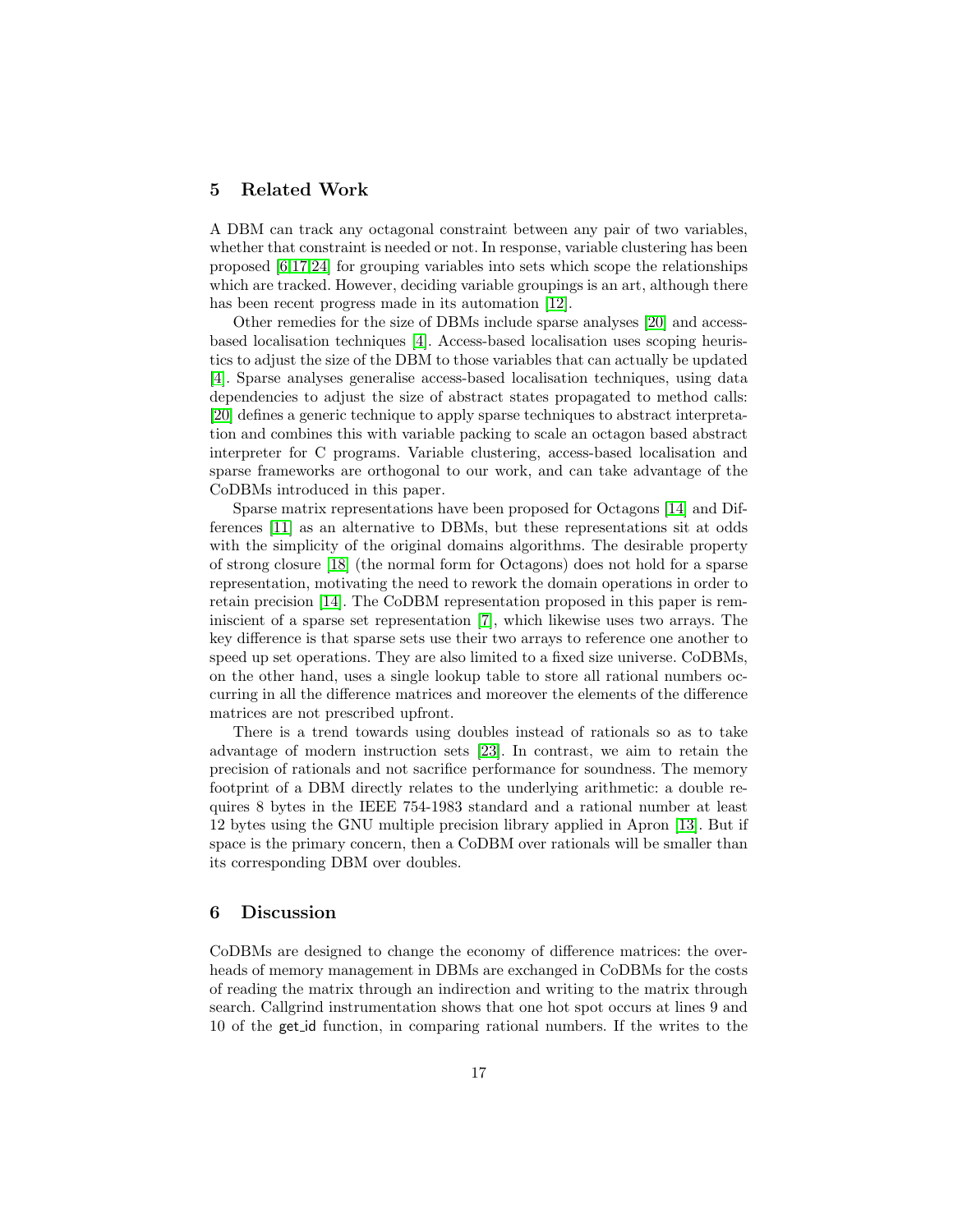<span id="page-18-1"></span>matrix have temporal locality, then a splay trees [\[1\]](#page-17-4) could improve search by ensuring that recently accessed rationals will require fewer comparisons to be found again. Alternatively hashing could reduce the number of comparisons, while matching the conceptual simplicity of Octagons.

<span id="page-18-20"></span><span id="page-18-7"></span>We suspect that CoDBMs will confer further advantages for parallelisation where multiple processes increase the size of the working set, and exert additional pressure on the caches. It is worth noting that CoDBMs were designed to counter the size of DBMs, but actually are faster too. As qlz illustrates, the key difference is not the number of memory references, but locality. Moreover, as CPUs continue to out pace memory, locality will only become a more important issue in the implementation and realisation of abstract domains.

<span id="page-18-10"></span><span id="page-18-4"></span><span id="page-18-2"></span>Finally, it is important to emphasise that CoDBMs are not a substitute for variable clustering and access-based localisation: these are orthogonal techniques that can benefit from CoDBMs.

#### <span id="page-18-15"></span>7 Conclusions

<span id="page-18-12"></span><span id="page-18-8"></span><span id="page-18-3"></span>This paper proposes CoDBMs as a compact, new representation for difference bound matrices (DBMs) in which each distinct rational number in the DBM is assigned a unique (small) identifier. The identifier is then stored as an entry in the matrix as a substitute for the number it represents. The matrix is used in tandem with two arrays. The first array, used for reading the matrix, maps the identifier to its number. The second array is ordered, used for writing to the matrix, maps an number to its identifier (to provide a partial inverse). CoDBMs retain the regular structure of DBMs, hence the simple, attractive loop structures of their domain operations, but also reduce space consumption while improving cache behaviour, and speeding up long-running analyses.

<span id="page-18-17"></span><span id="page-18-11"></span><span id="page-18-5"></span><span id="page-18-0"></span>Acknowledgements We thank Colin King at Canonical Limited for his tireless patience and help with the performance analysis which underpinned this work.

#### <span id="page-18-19"></span><span id="page-18-16"></span>References

- <span id="page-18-14"></span>1. B. Allen and I. Munro. Self-Organizing Binary Search Trees. Journal of the ACM, 25(4):526–535, 1978.
- <span id="page-18-9"></span>2. R. Bagnara, P. M. Hill, and E. Zaffanella. Weakly-relational Shapes for Numeric Abstractions: Improved Algorithms and Proofs of Correctness. Formal Methods in System Design, 35(3):279–323, 2009.
- <span id="page-18-18"></span><span id="page-18-6"></span>3. F. Banterle and R. Giacobazzi. A Fast Implementation of the Octagon Abstract Domain on Graphics Hardware. In SAS, volume 4634 of LNCS, pages 315–335. Springer, 2007.
- <span id="page-18-13"></span>4. E. Beckschulze, S. Kowalewski, and J. Brauer. Access-Based Localization for Octagons. Electronic Notes in Theoretical Computer Science, 287:29–40, 2012.
- 5. R. Bellman. On a Routing Problem. Quarterly of Applied Mathematics, 16:87–90, 1958.